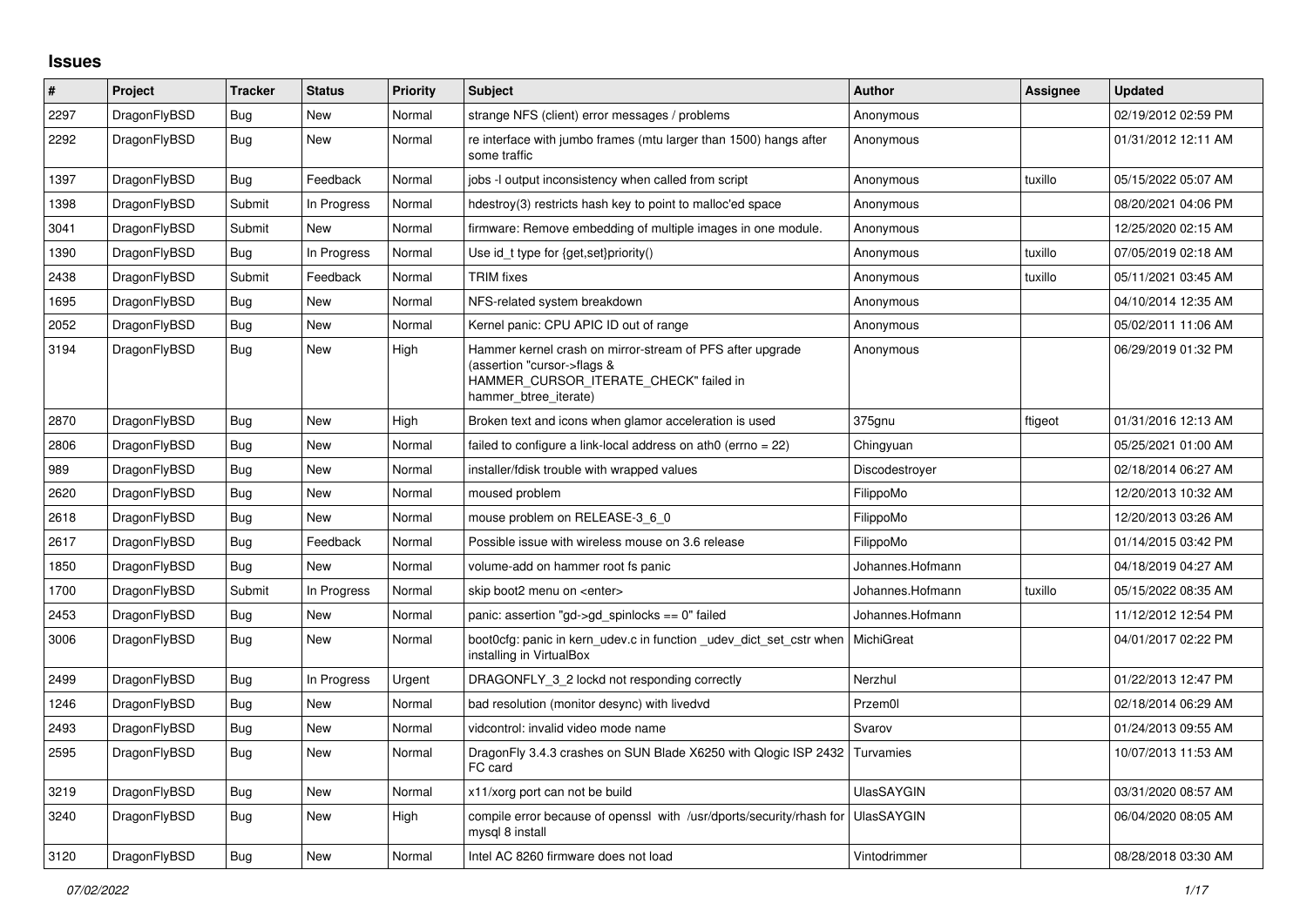| $\pmb{\#}$ | Project      | <b>Tracker</b> | <b>Status</b> | <b>Priority</b> | Subject                                                                                                                      | <b>Author</b>      | <b>Assignee</b> | <b>Updated</b>      |
|------------|--------------|----------------|---------------|-----------------|------------------------------------------------------------------------------------------------------------------------------|--------------------|-----------------|---------------------|
| 2852       | DragonFlyBSD | Bug            | New           | Normal          | Hammer File System - hangs on undo during system boot / mount -<br>will not recover on DragonFlyBSD newer than 3.6.0         | abale              |                 | 05/11/2021 04:07 AM |
| 1941       | DragonFlyBSD | <b>Bug</b>     | <b>New</b>    | Normal          | wlan config crash                                                                                                            | abandon.every.hope |                 | 12/24/2010 07:54 PM |
| 2250       | DragonFlyBSD | Bug            | <b>New</b>    | Normal          | Kernel panic                                                                                                                 | adamk              |                 | 11/23/2018 01:10 AM |
| 3300       | DragonFlyBSD | Bug            | New           | Normal          | Running Xvnc from TigerVNC package through the INETD daemon<br>in TCP WAIT mode fails hard                                   | adrian             |                 | 01/08/2022 04:25 AM |
| 3301       | DragonFlyBSD | Bug            | New           | Normal          | Gkrellm from the packages is not showing logged in users in main<br>window, logged in users always $== 0$                    | adrian             |                 | 01/08/2022 04:24 AM |
| 3299       | DragonFlyBSD | Bug            | In Progress   | Normal          | DragonFlyBSD reports utterly wrong uptime (most of the time, right<br>after booting in)                                      | adrian             |                 | 11/11/2021 01:43 PM |
| 2210       | DragonFlyBSD | <b>Bug</b>     | New           | Normal          | Bugtracker cannot assign default project for new users                                                                       | ahuete.devel       |                 | 11/17/2011 11:30 AM |
| 1824       | DragonFlyBSD | Bug            | Feedback      | Normal          | kernel panic, x86, 2.7.3.859.ge5104                                                                                          | akirchhoff135014   |                 | 03/10/2013 07:49 AM |
| 1921       | DragonFlyBSD | Bug            | In Progress   | Normal          | we miss mlockall                                                                                                             | alexh              | tuxillo         | 06/18/2022 04:08 AM |
| 1714       | DragonFlyBSD | Bug            | New           | Low             | hwpmc                                                                                                                        | alexh              | swildner        | 08/18/2012 02:03 PM |
| 2520       | DragonFlyBSD | Bug            | New           | Normal          | panic: assertion "IS_SERIALIZED((ifp->if_serializer))" failed in<br>if_default_serialize_assert at /usr/src/sys/net/if.c:437 | ano                |                 | 03/09/2013 12:14 AM |
| 2329       | DragonFlyBSD | Bug            | <b>New</b>    | Normal          | ibm x3550 & acpi                                                                                                             | ano                |                 | 06/03/2014 11:37 AM |
| 3209       | DragonFlyBSD | <b>Bug</b>     | New           | Normal          | svc has some minor bugs                                                                                                      | arcade@b1t.name    |                 | 10/24/2019 09:08 AM |
| 2877       | DragonFlyBSD | Bug            | New           | Low             | sed fails when working with UTF-8 locale and non-UTF symbols                                                                 | arcade@b1t.name    |                 | 12/30/2015 11:20 AM |
| 2882       | DragonFlyBSD | Bug            | <b>New</b>    | Low             | bridge sends packets from individual interfaces                                                                              | arcade@b1t.name    |                 | 01/09/2016 12:43 PM |
| 2878       | DragonFlyBSD | Bug            | New           | Low             | [fix] CCVER problem when using clang and cpu extensions<br>(intrinsics)                                                      | arcade@b1t.name    |                 | 06/24/2016 04:25 AM |
| 3311       | DragonFlyBSD | Bug            | <b>New</b>    | Low             | TrueCrypt support may cause kernel crash                                                                                     | arcade@b1t.name    |                 | 04/29/2022 06:19 AM |
| 3278       | DragonFlyBSD | Bug            | New           | Normal          | Second screen image is distorted                                                                                             | arcade@b1t.name    |                 | 07/10/2021 03:36 AM |
| 1148       | DragonFlyBSD | Bug            | In Progress   | Low             | BCM4311 wireless network adapter detected but not functional                                                                 | archimedes.gaviola |                 | 05/11/2021 04:00 AM |
| 2107       | DragonFlyBSD | Bug            | New           | Normal          | 2.10.1 sata dvd drive issue                                                                                                  | ausppc             |                 | 07/31/2011 08:41 PM |
| 331        | DragonFlyBSD | <b>Bug</b>     | In Progress   | Normal          | ftpsesame (aka Bridging S01E03)                                                                                              | bastyaelvtars      |                 | 03/09/2013 12:28 PM |
| 3132       | DragonFlyBSD | Bug            | New           | Low             | unifdef mined                                                                                                                | bcallah            |                 | 04/26/2018 08:34 PM |
| 1718       | DragonFlyBSD | <b>Bug</b>     | Feedback      | Normal          | IDE disk drive not detected by x86_64 2.6.1 Live CD                                                                          | bcox               |                 | 11/27/2021 08:25 AM |
| 3282       | DragonFlyBSD | Bug            | New           | Normal          | unexpected errno value from fopen()                                                                                          | bhaible            |                 | 07/10/2021 03:34 AM |
| 3283       | DragonFlyBSD | Bug            | New           | Normal          | mknodat() cannot create FIFOs                                                                                                | bhaible            |                 | 07/10/2021 03:34 AM |
| 3284       | DragonFlyBSD | <b>Bug</b>     | New           | Normal          | Wrong towlower() result for U+038A                                                                                           | bhaible            |                 | 07/10/2021 03:34 AM |
| 3281       | DragonFlyBSD | <b>Bug</b>     | New           | Normal          | Crash after leaving unattended for a while                                                                                   | bhaible            |                 | 07/10/2021 03:32 AM |
| 1882       | DragonFlyBSD | Bug            | New           | Low             | Idea for handling new USB vendor/device codes                                                                                | bmk                |                 | 10/20/2010 12:15 PM |
| 3110       | DragonFlyBSD | Bug            | New           | Normal          | crash with ipfw3 under load                                                                                                  | bnegre82           |                 | 12/09/2017 06:22 AM |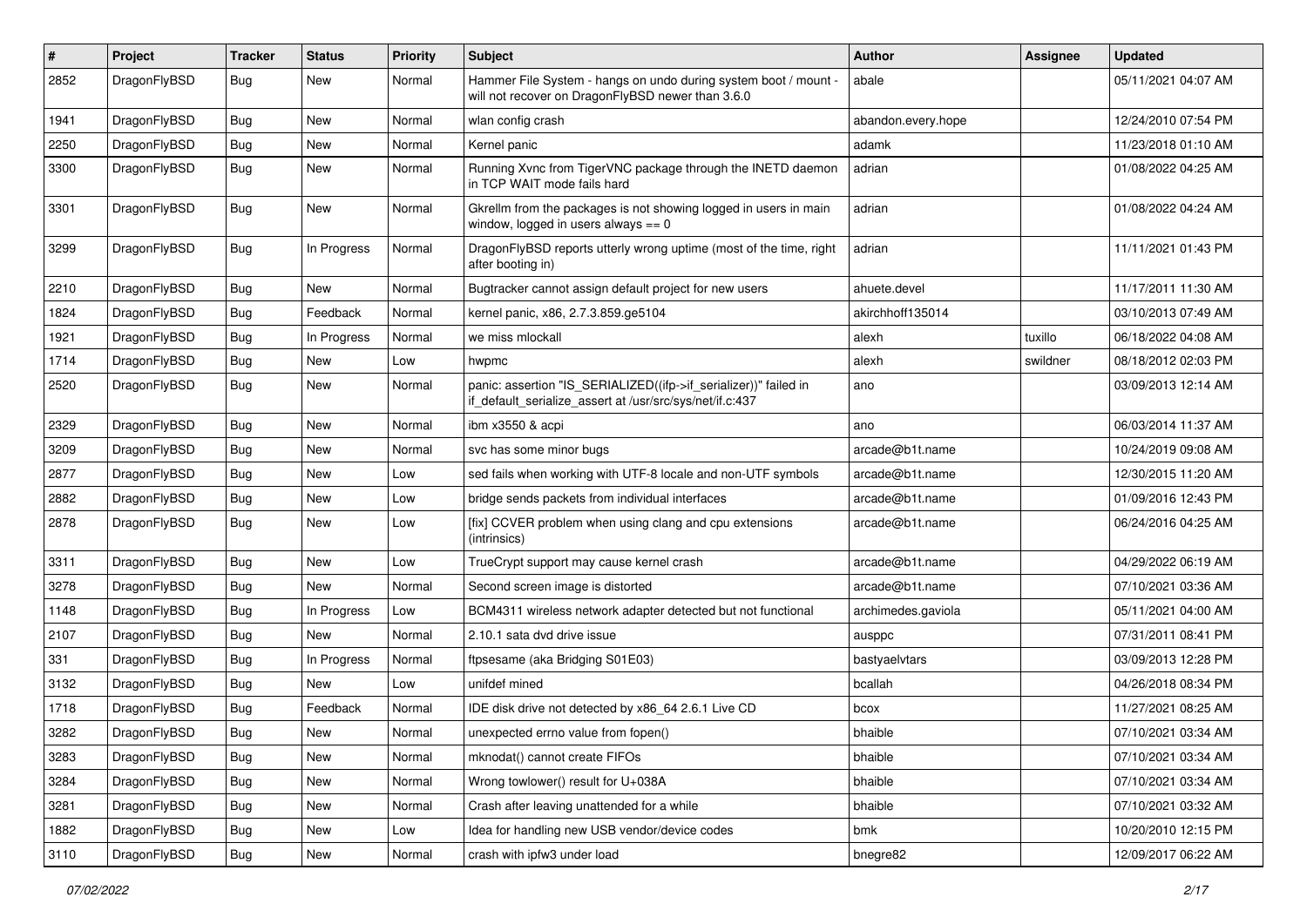| $\sharp$ | Project      | <b>Tracker</b> | <b>Status</b> | <b>Priority</b> | <b>Subject</b>                                                                                                | <b>Author</b> | <b>Assignee</b> | <b>Updated</b>      |
|----------|--------------|----------------|---------------|-----------------|---------------------------------------------------------------------------------------------------------------|---------------|-----------------|---------------------|
| 3101     | DragonFlyBSD | Bug            | New           | Low             | PFI CGI install not working in dragonflybsd 5.0.1 USB install                                                 | bnegre82      |                 | 05/11/2021 04:14 AM |
| 1594     | DragonFlyBSD | Bug            | <b>New</b>    | Normal          | Kernel panic during boot from Live CD on Dell E6400                                                           | bodie         |                 | 05/11/2021 03:54 AM |
| 1521     | DragonFlyBSD | <b>Bug</b>     | Feedback      | Normal          | amd64 2.4 livecd won't mount root at boot                                                                     | bolapara      |                 | 01/28/2018 03:45 AM |
| 2115     | DragonFlyBSD | <b>Bug</b>     | New           | Normal          | [msk] system freeze after receive some paquet                                                                 | bsdsx         |                 | 08/22/2011 10:22 AM |
| 725      | DragonFlyBSD | Bug            | In Progress   | Low             | 'make distribution' fails w/'ro' /usr/obj                                                                     | c.turner      |                 | 03/09/2013 01:01 PM |
| 2265     | DragonFlyBSD | <b>Bug</b>     | New           | Normal          | mbsrtowcs does not properly handle invalid mbstate t in ps                                                    | c.turner1     | swildner        | 01/10/2012 07:56 PM |
| 2319     | DragonFlyBSD | <b>Bug</b>     | New           | Normal          | crypt/passwd forward compat                                                                                   | c.turner1     |                 | 02/28/2012 12:39 PM |
| 1618     | DragonFlyBSD | <b>Bug</b>     | Feedback      | Normal          | collision for 'struct pmap' when using RPC and <sys user.h=""></sys>                                          | carenas       |                 | 05/11/2021 04:05 AM |
| 3143     | DragonFlyBSD | <b>Bug</b>     | <b>New</b>    | Normal          | assertion "0" failed in hammer2 inode xop chain sync                                                          | cbin          |                 | 07/18/2018 12:50 PM |
| 2859     | DragonFlyBSD | Bug            | New           | Low             | Installer configuration menu always highlights "Select timezone", no<br>matter which step was last completed. | cgag          |                 | 12/02/2015 01:54 PM |
| 2858     | DragonFlyBSD | Bug            | New           | Low             | Installer "Local or UTC" question should have "No" selected by<br>default.                                    | cgag          |                 | 12/02/2015 01:18 PM |
| 3139     | DragonFlyBSD | Bug            | New           | Normal          | USB Mouse Does Not Work in DragonflyBSD guest on VirtualBox                                                   | chiguy1256    |                 | 06/24/2018 10:14 PM |
| 3280     | DragonFlyBSD | <b>Bug</b>     | New           | Normal          | KMS console and i915(4) not working in 6.0                                                                    | cmusser       |                 | 07/10/2021 03:35 AM |
| 2736     | DragonFlyBSD | <b>Bug</b>     | New           | High            | kernel panics on acpi_timer_probe function                                                                    | cnb           |                 | 05/11/2021 03:55 AM |
| 2735     | DragonFlyBSD | <b>Bug</b>     | New           | Urgent          | iwn panics SYSSASSERT                                                                                         | cnb           |                 | 05/11/2021 03:55 AM |
| 1481     | DragonFlyBSD | Bug            | Feedback      | Normal          | panic: assertion: kva_p(buf) in soopt_from_kbuf (after ipfw pipe<br>show, 2.2.1-R)                            | combiner      |                 | 05/11/2021 04:01 AM |
| 742      | DragonFlyBSD | Bug            | In Progress   | Normal          | umount problems with multiple mounts                                                                          | corecode      | tuxillo         | 06/25/2022 04:02 AM |
| 731      | DragonFlyBSD | <b>Bug</b>     | New           | Normal          | system freeze on "slice too large"                                                                            | corecode      | tuxillo         | 06/25/2022 04:01 AM |
| 901      | DragonFlyBSD | <b>Bug</b>     | Feedback      | Normal          | route show needs to get data from all cpus                                                                    | corecode      | tuxillo         | 05/11/2021 03:50 AM |
| 1440     | DragonFlyBSD | <b>Bug</b>     | New           | Normal          | ptrace/gdb doesn't work after process blocks SIGTRAP                                                          | corecode      | tuxillo         | 05/11/2021 03:52 AM |
| 847      | DragonFlyBSD | <b>Bug</b>     | Feedback      | Normal          | processes getting stuck on mount point                                                                        | corecode      | tuxillo         | 05/11/2021 03:50 AM |
| 1583     | DragonFlyBSD | <b>Bug</b>     | In Progress   | Normal          | panic: assertion: cursor->trans->sync_lock_refs > 0 in<br>hammer_recover_cursor                               | corecode      | tuxillo         | 05/11/2021 03:53 AM |
| 1030     | DragonFlyBSD | <b>Bug</b>     | In Progress   | Normal          | msdosfs umount panic                                                                                          | corecode      | tuxillo         | 05/11/2021 03:51 AM |
| 1538     | DragonFlyBSD | <b>Bug</b>     | <b>New</b>    | Low             | mountroot should probe file systems                                                                           | corecode      | alexh           | 11/24/2010 06:35 PM |
| 1556     | DragonFlyBSD | <b>Bug</b>     | New           | Normal          | many processes stuck in "hmrrcm", system unusable                                                             | corecode      | tuxillo         | 05/11/2021 03:52 AM |
| 1528     | DragonFlyBSD | <b>Bug</b>     | In Progress   | Normal          | ktrace does not show proper return values for pipe(2)                                                         | corecode      | tuxillo         | 05/11/2021 03:52 AM |
| 911      | DragonFlyBSD | <b>Bug</b>     | Feedback      | Normal          | kldload/kernel linker can exceed malloc reserve and panic system                                              | corecode      | tuxillo         | 05/11/2021 03:51 AM |
| 1475     | DragonFlyBSD | <b>Bug</b>     | In Progress   | Normal          | kernel blocks with low memory and syscons setting a high res mode<br>/ scrollback                             | corecode      | tuxillo         | 05/11/2021 03:52 AM |
| 1474     | DragonFlyBSD | <b>Bug</b>     | New           | Normal          | ithread 1 unexpectedly rescheduled                                                                            | corecode      | tuxillo         | 05/11/2021 03:52 AM |
| 1307     | DragonFlyBSD | <b>Bug</b>     | In Progress   | Normal          | hammer tid -2 shows unexpected result                                                                         | corecode      |                 | 10/18/2016 05:29 PM |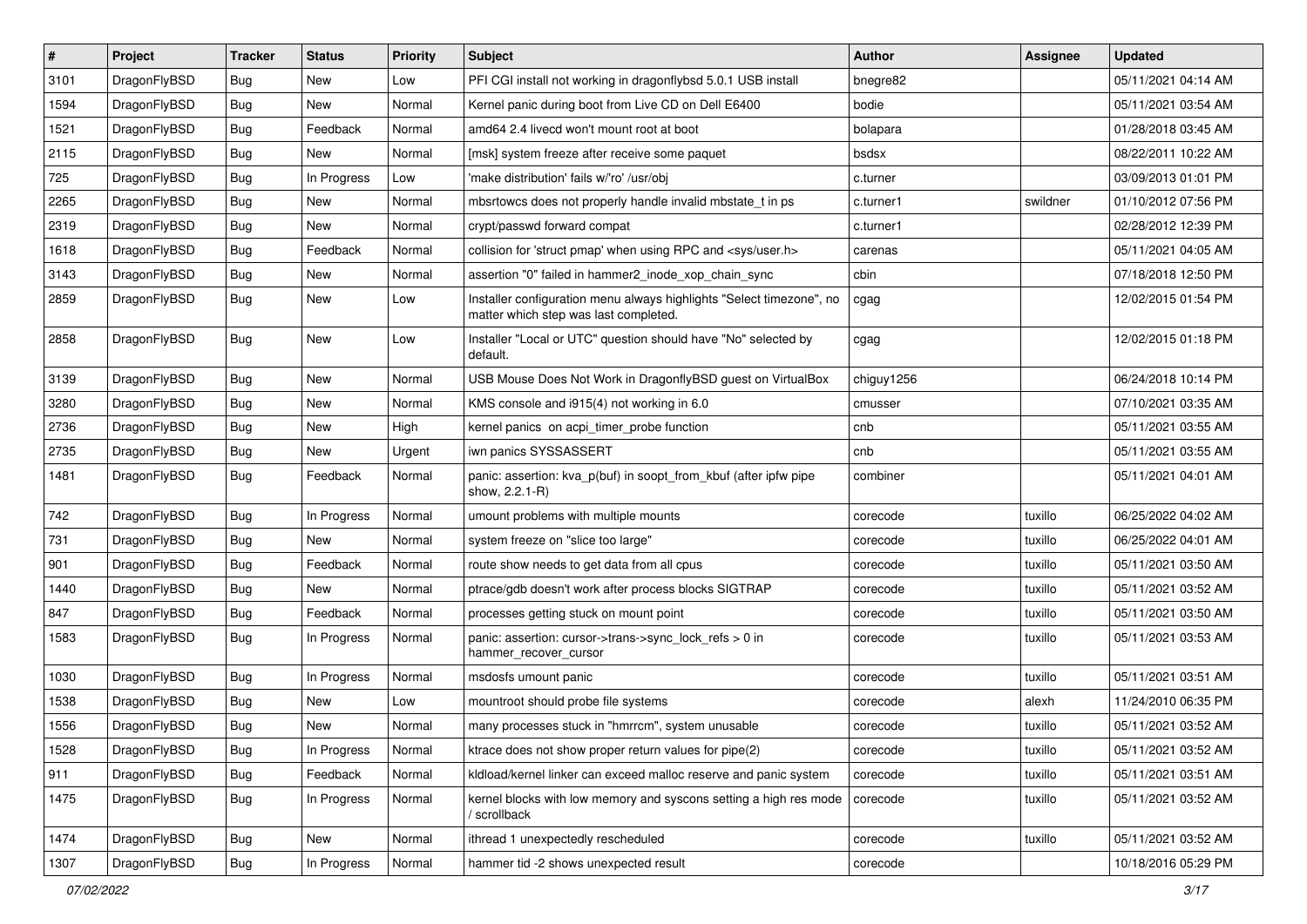| #    | Project      | <b>Tracker</b> | <b>Status</b> | <b>Priority</b> | Subject                                                                                                | <b>Author</b> | Assignee | <b>Updated</b>      |
|------|--------------|----------------|---------------|-----------------|--------------------------------------------------------------------------------------------------------|---------------|----------|---------------------|
| 781  | DragonFlyBSD | Bug            | In Progress   | Normal          | fdisk uses wrong geometry on usb flash drives                                                          | corecode      | tuxillo  | 05/11/2021 03:50 AM |
| 1547 | DragonFlyBSD | Bug            | In Progress   | Normal          | disklabel64 automatic sizing                                                                           | corecode      | tuxillo  | 05/11/2021 03:52 AM |
| 1584 | DragonFlyBSD | <b>Bug</b>     | In Progress   | Normal          | can't use ssh from jail: debug1: read_passphrase: can't open<br>/dev/tty: Device busy                  | corecode      | tuxillo  | 05/11/2021 03:53 AM |
| 1587 | DragonFlyBSD | Bug            | Feedback      | Normal          | can't gdb across fork                                                                                  | corecode      | tuxillo  | 05/11/2021 03:54 AM |
| 1442 | DragonFlyBSD | <b>Bug</b>     | New           | Normal          | blocking SIGSEGV and triggering a segment violation produces an<br>all CPU consuming process           | corecode      | tuxillo  | 05/11/2021 03:52 AM |
| 1287 | DragonFlyBSD | <b>Bug</b>     | Feedback      | Normal          | altq configuration doesn't work                                                                        | corecode      | tuxillo  | 05/11/2021 03:51 AM |
| 341  | DragonFlyBSD | <b>Bug</b>     | <b>New</b>    | Normal          | Vinum erroneously repors devices as busy                                                               | corecode      | swildner | 01/21/2012 04:50 AM |
| 1469 | DragonFlyBSD | <b>Bug</b>     | In Progress   | Normal          | Hammer history security concern                                                                        | corecode      | tuxillo  | 05/11/2021 03:52 AM |
| 1198 | DragonFlyBSD | <b>Bug</b>     | New           | High            | DDB loops panic in db read bytes                                                                       | corecode      | tuxillo  | 05/11/2021 03:51 AM |
| 2687 | DragonFlyBSD | <b>Bug</b>     | New           | Normal          | natacontrol software RAID in installer                                                                 | csmelosky     |          | 06/22/2014 12:03 PM |
| 3243 | DragonFlyBSD | <b>Bug</b>     | New           | Normal          | SMART status not reported properly for SSD disks                                                       | daftaupe      |          | 09/09/2020 11:03 PM |
| 3227 | DragonFlyBSD | Submit         | New           | Normal          | Add HAMMER2 instructions in the installation medium README                                             | daftaupe      |          | 03/26/2020 03:34 PM |
| 3145 | DragonFlyBSD | Submit         | In Progress   | Normal          | Update libelf to FreeBSD 12 current and build as base library usable<br>by ports                       | davshao       | tuxillo  | 08/20/2021 03:58 PM |
| 3031 | DragonFlyBSD | Submit         | In Progress   | Normal          | Update drm/radeon to Linux 4.7.10 as much as possible                                                  | davshao       | ftigeot  | 08/19/2021 12:33 PM |
| 2414 | DragonFlyBSD | <b>Bug</b>     | In Progress   | Normal          | Lenovo S10 acpi freeze (not new)                                                                       | davshao       |          | 05/11/2021 04:13 AM |
| 2994 | DragonFlyBSD | <b>Bug</b>     | <b>New</b>    | Normal          | Intermittent boot hangs after git: hammer - HAMMER Version 7                                           | davshao       |          | 03/30/2017 02:06 PM |
| 2688 | DragonFlyBSD | <b>Bug</b>     | New           | Normal          | 67613368bdda7 Fix wrong checks for U4B presence Asrock Z77M<br>difficulty detecting USB keyboard       | davshao       |          | 06/28/2014 07:08 PM |
| 2652 | DragonFlyBSD | <b>Bug</b>     | New           | Normal          | 189a0ff3761b47  ix: Implement MSI-X support locks up Lenovo<br>S10 Intel Atom n270                     | davshao       |          | 05/14/2014 01:55 AM |
| 2835 | DragonFlyBSD | <b>Bug</b>     | New           | Normal          | /usr/include/c++/5.0/bits/c++locale.h likes<br>POSIX_C_SOURCE>=200809                                  | davshao       |          | 11/18/2015 03:40 AM |
| 3025 | DragonFlyBSD | <b>Bug</b>     | New           | Normal          | sys/dev/powermng/powernow/powernow.c:284: bad comparison ?                                             | dcb           |          | 09/23/2017 07:45 AM |
| 3024 | DragonFlyBSD | <b>Bug</b>     | New           | Low             | sys/dev/netif/wi/if wi.c:1090]: (style) Redundant condition                                            | dcb           |          | 04/11/2017 11:56 AM |
| 3076 | DragonFlyBSD | <b>Bug</b>     | New           | Normal          | sys/dev/netif/ig_hal/e1000_ich8lan.c:1594: sanity checking mixup?                                      | dcb           |          | 10/11/2017 01:58 AM |
| 3022 | DragonFlyBSD | Bug            | New           | Normal          | sys/dev/netif/ath/ath/if_ath.c:2142: strange bitmask?                                                  | dcb           |          | 04/11/2017 11:49 AM |
| 3021 | DragonFlyBSD | Bug            | In Progress   | Normal          | sys/dev/drm/i915/i915 gem stolen.c:115]: (error) Signed integer<br>overflow for expression '65535<<20' | dcb           |          | 04/11/2017 12:46 PM |
| 3018 | DragonFlyBSD | <b>Bug</b>     | New           | Normal          | sys/bus/u4b/wlan/if_run.c:5464]: (style) Redundant condition                                           | dcb           |          | 04/11/2017 11:26 AM |
| 3011 | DragonFlyBSD | <b>Bug</b>     | In Progress   | Normal          | dragonfly/sys/dev/netif/re/re.c: suspicious code ?                                                     | dcb           |          | 07/29/2017 01:26 AM |
| 2790 | DragonFlyBSD | Submit         | New           | Low             | filedesc softrefs increment code factoring                                                             | dclink        |          | 02/21/2015 04:00 AM |
| 2721 | DragonFlyBSD | Submit         | Feedback      | Low             | Some few zalloc calls to objcache ones replacements                                                    | dclink        | tuxillo  | 05/11/2021 04:08 AM |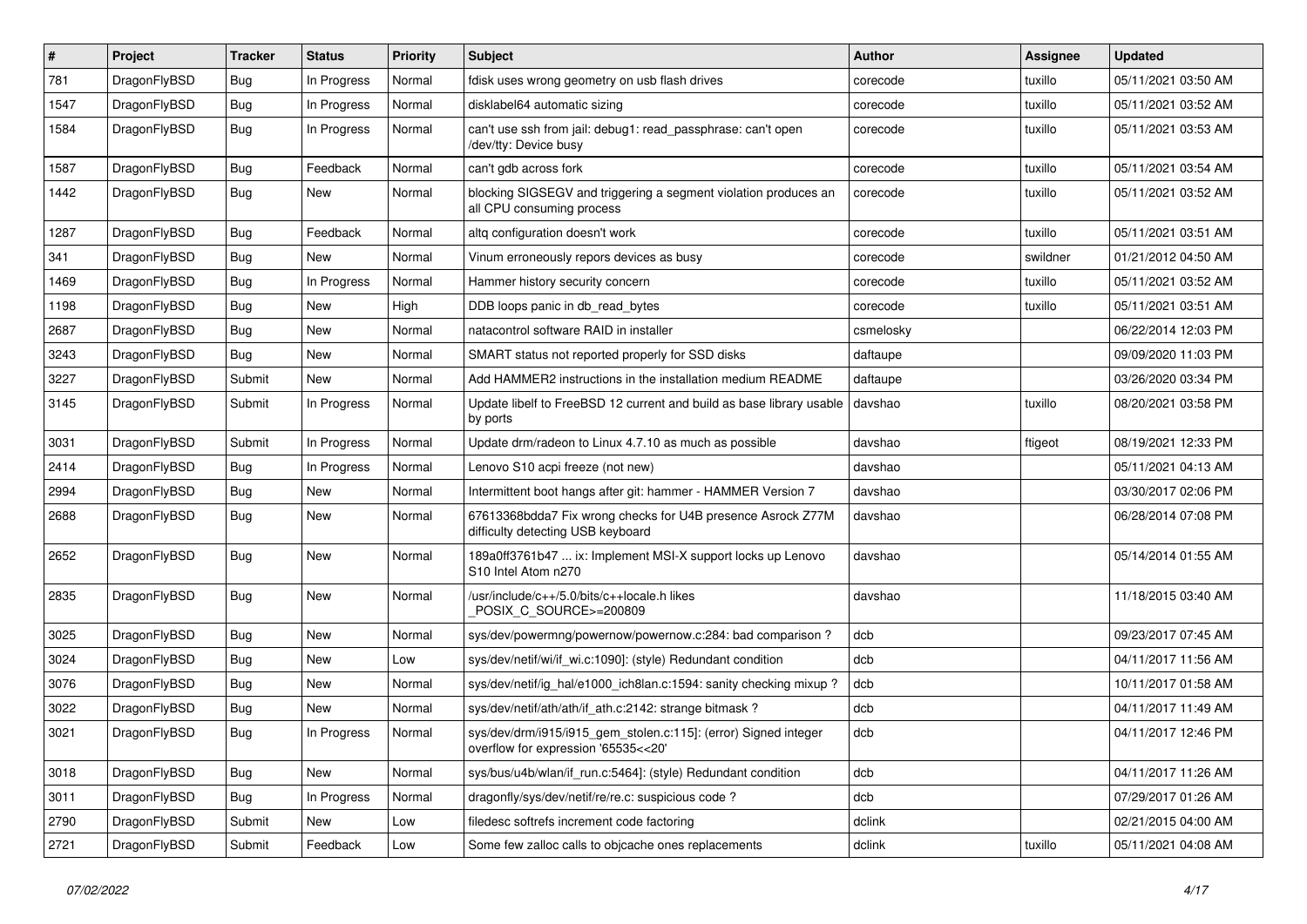| $\vert$ # | Project      | <b>Tracker</b> | <b>Status</b> | <b>Priority</b> | <b>Subject</b>                                                                                                                                            | <b>Author</b> | Assignee | <b>Updated</b>      |
|-----------|--------------|----------------|---------------|-----------------|-----------------------------------------------------------------------------------------------------------------------------------------------------------|---------------|----------|---------------------|
| 2717      | DragonFlyBSD | Submit         | Feedback      | Normal          | Out of range numeric handling                                                                                                                             | dclink        | tuxillo  | 05/11/2021 04:08 AM |
| 3154      | DragonFlyBSD | Submit         | <b>New</b>    | Normal          | Update serial handling in bootloader                                                                                                                      | ddegroot      | dillon   | 11/06/2018 11:21 PM |
| 3147      | DragonFlyBSD | Submit         | <b>New</b>    | Normal          | Enable headless installation                                                                                                                              | ddegroot      |          | 10/09/2018 01:25 PM |
| 2708      | DragonFlyBSD | Bug            | <b>New</b>    | Normal          | unable to send TCP nor UDP on age(4) interface                                                                                                            | dermiste      |          | 05/11/2021 03:54 AM |
| 1429      | DragonFlyBSD | <b>Bug</b>     | Feedback      | Normal          | vkernel bug - "mfree: m->m_nextpkt != NULL"                                                                                                               | dillon        |          | 05/11/2021 04:00 AM |
| 1448      | DragonFlyBSD | Bug            | Feedback      | Normal          | panic: assertion: _tp->tt_msg->tt_cpuid == mycpuid in<br>tcp_callout_active tcp_output tcp_usr_send netmsg_pru_send<br>netmsg service tcpmsg service loop | dillon        |          | 05/11/2021 04:00 AM |
| 1336      | DragonFlyBSD | Bug            | In Progress   | Normal          | Still looking for reports of missed directory entries w/ HAMMER                                                                                           | dillon        |          | 05/11/2021 04:00 AM |
| 1774      | DragonFlyBSD | Bug            | <b>New</b>    | Normal          | New IP header cleanup branch available for testing                                                                                                        | dillon        |          | 05/15/2022 10:59 AM |
| 3116      | DragonFlyBSD | Bug            | <b>New</b>    | Normal          | da0 detects on very big volume if to _remove_ usb install stick and<br>reboot on Intel NUC5PPYH                                                           | dpostolov     |          | 01/07/2018 09:40 PM |
| 3117      | DragonFlyBSD | Bug            | <b>New</b>    | Normal          | Problem with colours if "intel" video-driver used                                                                                                         | dpostolov     |          | 01/07/2018 11:35 PM |
| 1634      | DragonFlyBSD | <b>Bug</b>     | New           | Normal          | panic: spin lock: 0xe4ad1320, indefinitive wait!                                                                                                          | elekktretterr |          | 01/19/2015 03:21 AM |
| 1454      | DragonFlyBSD | Bug            | Feedback      | Normal          | Unable to boot from external USB DVD drive                                                                                                                | elekktretterr |          | 05/11/2021 04:01 AM |
| 1613      | DragonFlyBSD | Bug            | Feedback      | Normal          | USB Keyboard not working on master                                                                                                                        | elekktretterr |          | 05/11/2021 04:05 AM |
| 1194      | DragonFlyBSD | <b>Bug</b>     | <b>New</b>    | Normal          | SCSI errors while trying to copy photos from my camera                                                                                                    | elekktretterr |          | 01/14/2015 04:39 PM |
| 1668      | DragonFlyBSD | <b>Bug</b>     | Feedback      | Normal          | Power button not working                                                                                                                                  | elekktretterr |          | 03/10/2013 06:22 AM |
| 1463      | DragonFlyBSD | <b>Bug</b>     | <b>New</b>    | Normal          | Mountroot before drives are initialized                                                                                                                   | elekktretterr |          | 12/07/2010 01:30 PM |
| 1456      | DragonFlyBSD | Bug            | Feedback      | Normal          | Microsoft wireless desktop problems                                                                                                                       | elekktretterr |          | 01/15/2015 08:34 AM |
| 1877      | DragonFlyBSD | <b>Bug</b>     | <b>New</b>    | Normal          | Freeze during 1st hammer cleanup after new install                                                                                                        | elekktretterr |          | 05/15/2022 11:43 AM |
| 1669      | DragonFlyBSD | <b>Bug</b>     | In Progress   | Normal          | Drive wont open using button                                                                                                                              | elekktretterr |          | 02/29/2012 12:05 PM |
| 1181      | DragonFlyBSD | Bug            | In Progress   | Normal          | ACX111 panic                                                                                                                                              | elekktretterr |          | 05/11/2021 04:00 AM |
| 2254      | DragonFlyBSD | <b>Bug</b>     | New           | Normal          | panic: assertion "ref < &td->td_toks_end" failed in lwkt_gettoken at<br>/usr/src/sys/kern/lwkt_token.c:588                                                | eocallaghan   |          | 12/05/2011 10:21 PM |
| 2164      | DragonFlyBSD | <b>Bug</b>     | <b>New</b>    | Normal          | panic on reboot from usb.                                                                                                                                 | eocallaghan   |          | 10/27/2011 09:29 AM |
| 2158      | DragonFlyBSD | <b>Bug</b>     | <b>New</b>    | Normal          | iwn panics with assertion on boot.                                                                                                                        | eocallaghan   |          | 10/24/2011 04:13 PM |
| 2161      | DragonFlyBSD | Bug            | <b>New</b>    | Normal          | Outdated xorg.conf file gets installed into etc and screws up mouse                                                                                       | eocallaghan   |          | 10/27/2011 01:51 PM |
| 1591      | DragonFlyBSD | <b>Bug</b>     | Feedback      | Normal          | Lenovo X301 hangs with AHCI Driver CMD TIMEOUT<br>STS=d0 <bsy></bsy>                                                                                      | eocallaghan   |          | 05/11/2021 04:05 AM |
| 1831      | DragonFlyBSD | <b>Bug</b>     | Feedback      | High            | HAMMER "malloc limit exceeded" panic                                                                                                                      | eocallaghan   | dillon   | 06/04/2022 04:38 AM |
| 1947      | DragonFlyBSD | <b>Bug</b>     | New           | Low             | GA-880GM-UD2H (rev. 1.3) AHCI fails to detect disks at the end of<br>the RAID controller                                                                  | eocallaghan   |          | 11/27/2021 08:46 AM |
| 1592      | DragonFlyBSD | <b>Bug</b>     | Feedback      | Normal          | AcpiOSUnmapMemory: Warning, deallocation did not track<br>allocation.                                                                                     | eocallaghan   |          | 06/02/2014 07:45 AM |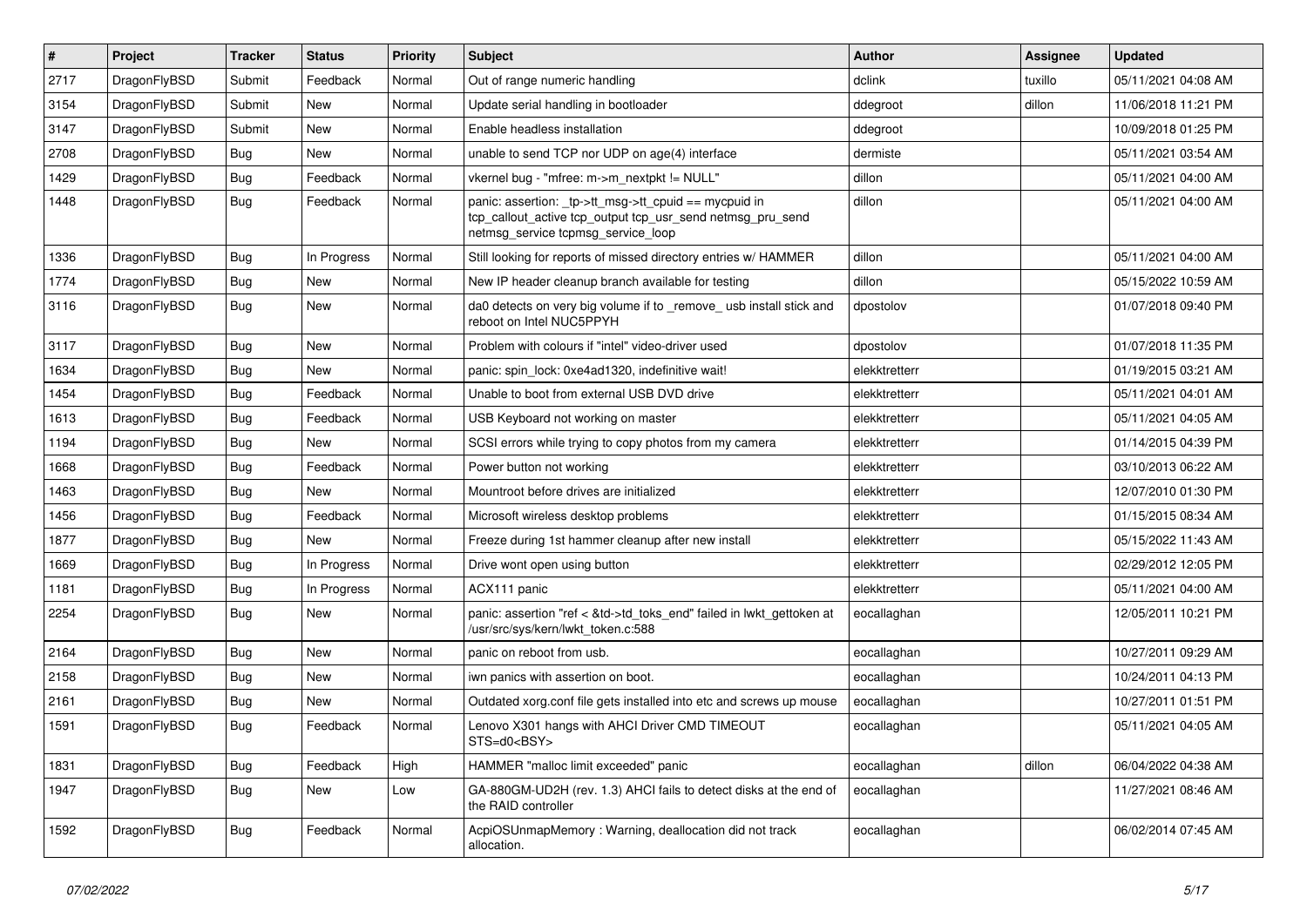| $\pmb{\#}$ | Project      | <b>Tracker</b> | <b>Status</b> | <b>Priority</b> | <b>Subject</b>                                                                          | <b>Author</b> | <b>Assignee</b> | <b>Updated</b>      |
|------------|--------------|----------------|---------------|-----------------|-----------------------------------------------------------------------------------------|---------------|-----------------|---------------------|
| 2544       | DragonFlyBSD | Bug            | New           | Normal          | live DVD system boot (menu option 1) caused db> prompt on<br>PE1950                     | estrabd       |                 | 05/11/2021 03:54 AM |
| 3276       | DragonFlyBSD | Submit         | <b>New</b>    | Normal          | Add option controlling whether gpt expand expands the last partition<br>(needs testing) | falsifian     |                 | 07/10/2021 03:35 AM |
| 2075       | DragonFlyBSD | Bug            | <b>New</b>    | Normal          | pflogd on x86_64                                                                        | fanch         |                 | 05/16/2011 04:04 PM |
| 2569       | DragonFlyBSD | Bug            | New           | Normal          | ctime NFS                                                                               | ferney        |                 | 08/11/2013 04:35 AM |
| 2657       | DragonFlyBSD | Bug            | New           | High            | Needs acl to migrate our servers                                                        | ferney        |                 | 03/31/2014 11:37 AM |
| 1672       | DragonFlyBSD | Bug            | Feedback      | Normal          | panic (trap 12) around btree_search() in 2.4.1-RELEASE                                  | floid         |                 | 01/19/2015 03:36 AM |
| 979        | DragonFlyBSD | <b>Bug</b>     | Feedback      | Normal          | Failure-prone USB mass storage (SB600? msdosfs? CAM?)                                   | floid         |                 | 01/15/2015 08:38 AM |
| 846        | DragonFlyBSD | Bug            | Feedback      | Normal          | USB bugs:usb mouse can't used!                                                          | frankning     |                 | 01/15/2015 08:36 AM |
| 1899       | DragonFlyBSD | <b>Bug</b>     | New           | Normal          | Keyboard doesn't work                                                                   | fransm        |                 | 05/15/2022 03:32 PM |
| 1593       | DragonFlyBSD | <b>Bug</b>     | Feedback      | Normal          | panic: assertion: ccb == ap->ap_err_ccb in ahci_put_err_ccb                             | ftigeot       | ftigeot         | 05/15/2022 05:09 AM |
| 1818       | DragonFlyBSD | <b>Bug</b>     | New           | Normal          | panic: Bad tailq NEXT (kqueue issue ?)                                                  | ftigeot       |                 | 05/15/2022 11:40 AM |
| 1826       | DragonFlyBSD | <b>Bug</b>     | <b>New</b>    | Normal          | panic during boot: assertion so->so_port  in tcp_input                                  | ftigeot       |                 | 05/15/2022 11:05 AM |
| 2403       | DragonFlyBSD | Bug            | <b>New</b>    | Low             | newfs -E doesn't handle /dev/serno device names properly                                | ftigeot       |                 | 08/17/2012 05:07 AM |
| 2122       | DragonFlyBSD | Submit         | New           | Normal          | [Review] Fixes to the VFS layer                                                         | ftigeot       |                 | 05/31/2022 03:25 PM |
| 2819       | DragonFlyBSD | Bug            | In Progress   | Normal          | Random micro system freezes after a week of uptime                                      | ftigeot       | dillon          | 08/16/2015 08:46 PM |
| 2037       | DragonFlyBSD | Bug            | Feedback      | Normal          | Panic Bad link elm while building packages                                              | ftigeot       | dillon          | 04/21/2011 07:20 AM |
| 2051       | DragonFlyBSD | <b>Bug</b>     | New           | Normal          | No ipv6 lan route entry created on 2.10                                                 | ftigeot       |                 | 04/21/2011 10:37 AM |
| 2535       | DragonFlyBSD | Bug            | New           | Normal          | Imap processes apparentlt blocked on disk I/O                                           | ftigeot       |                 | 04/02/2013 09:31 AM |
| 2803       | DragonFlyBSD | Bug            | New           | Normal          | HAMMER: Warning: UNDO area too small!                                                   | ftigeot       |                 | 03/11/2015 03:42 PM |
| 2674       | DragonFlyBSD | <b>Bug</b>     | New           | Normal          | <b>GPT Support</b>                                                                      | ftigeot       |                 | 12/28/2015 02:54 PM |
| 2619       | DragonFlyBSD | Bug            | New           | Normal          | DragonFly 3.6 can't be installed on a 6TB volume                                        | ftigeot       |                 | 02/23/2014 11:55 PM |
| 1923       | DragonFlyBSD | <b>Bug</b>     | New           | Normal          | Abysmal NFS performance with IPv6                                                       | ftigeot       |                 | 12/05/2010 09:34 PM |
| 2416       | DragonFlyBSD | Bug            | <b>New</b>    | Normal          | ".' entry can be removed on mounted nfs filesystem                                      | ftigeot       | tuxillo         | 06/03/2014 04:40 AM |
| 2577       | DragonFlyBSD | Bug            | New           | Normal          | virtio-blk iops performance is cpu limited on high end devices                          | gjs278        | vsrinivas       | 08/01/2013 02:28 PM |
| 3165       | DragonFlyBSD | Bug            | New           | Normal          | Looping at boot time                                                                    | gop           |                 | 12/28/2018 01:04 PM |
| 2094       | DragonFlyBSD | Bug            | <b>New</b>    | Normal          | Segfault when gdb printing backtrace from core dump                                     | greenrd       |                 | 06/25/2011 04:14 PM |
| 2095       | DragonFlyBSD | Bug            | New           | Low             | Running installer post-install: Unsupported DFUI transport "                            | greenrd       |                 | 06/26/2011 09:20 AM |
| 1563       | DragonFlyBSD | <b>Bug</b>     | Feedback      | Normal          | reset(1) doesn't reset terminal to the defaults                                         | hasso         |                 | 03/10/2013 04:17 AM |
| 1532       | DragonFlyBSD | <b>Bug</b>     | <b>New</b>    | Low             | jemalloc doesn't work on DragonFly                                                      | hasso         | sjg             | 08/02/2011 01:14 AM |
| 1525       | DragonFlyBSD | Bug            | New           | Normal          | boehm-gc problems                                                                       | hasso         |                 | 10/13/2012 07:13 PM |
| 1313       | DragonFlyBSD | Bug            | New           | Low             | Signal code in kernel needs major overhaul (signal queues,<br>si_code, si_addr)         | hasso         |                 | 05/11/2021 04:00 AM |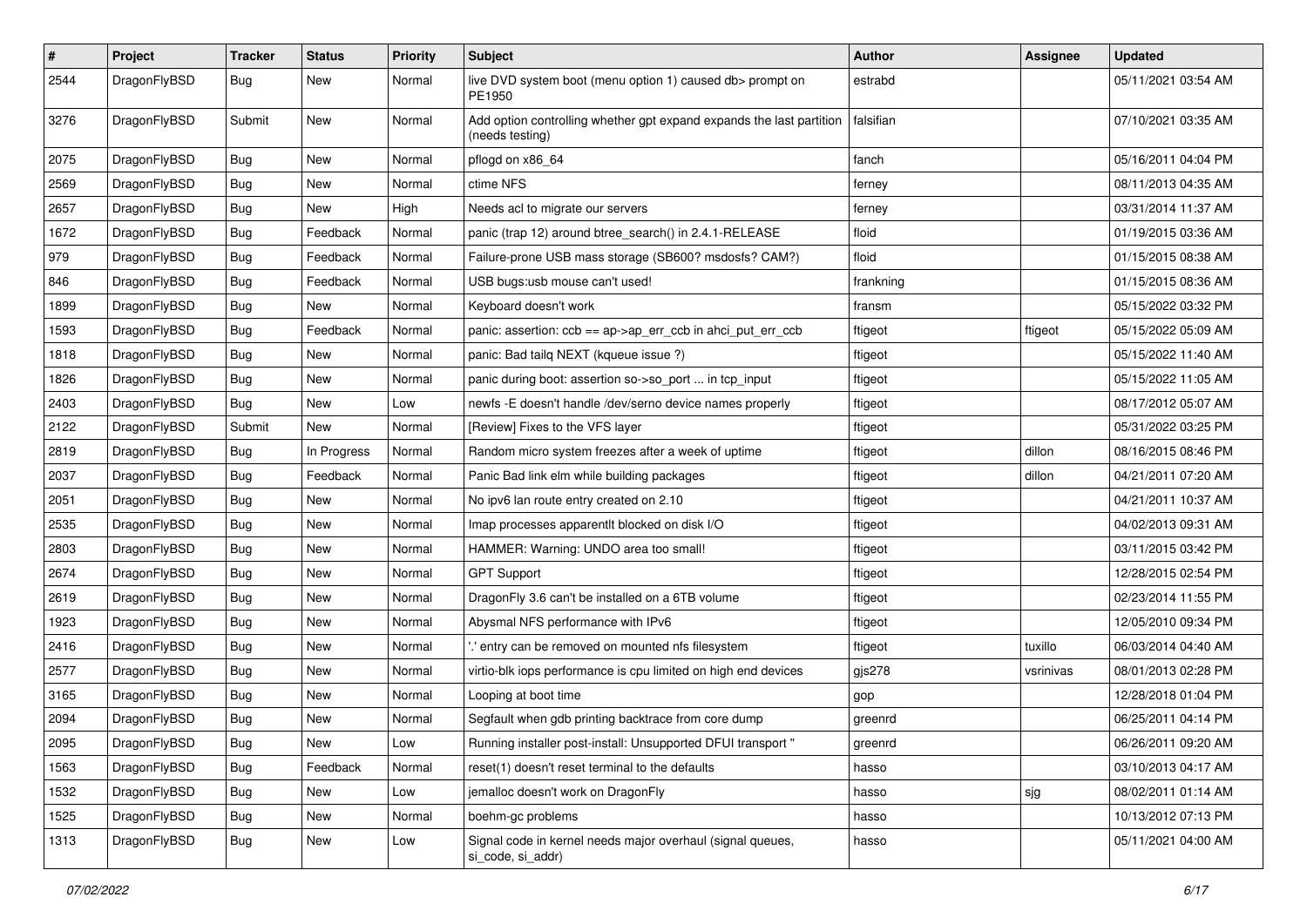| $\#$ | Project      | <b>Tracker</b> | <b>Status</b> | <b>Priority</b> | Subject                                                                                    | <b>Author</b>   | <b>Assignee</b> | <b>Updated</b>      |
|------|--------------|----------------|---------------|-----------------|--------------------------------------------------------------------------------------------|-----------------|-----------------|---------------------|
| 884  | DragonFlyBSD | Bug            | In Progress   | High            | Performance/memory problems under filesystem IO load                                       | hasso           |                 | 05/11/2021 03:50 AM |
| 1428 | DragonFlyBSD | Bug            | Feedback      | Low             | POSIX.1e implementation is too old                                                         | hasso           | tuxillo         | 05/11/2021 04:00 AM |
| 1502 | DragonFlyBSD | Bug            | In Progress   | Normal          | Lock while deleting files from nohistory HAMMER directories                                | hasso           |                 | 03/10/2013 04:28 AM |
| 1486 | DragonFlyBSD | <b>Bug</b>     | Feedback      | Normal          | Interrupt storm related to SATA DVD device                                                 | hasso           |                 | 05/11/2021 04:01 AM |
| 1411 | DragonFlyBSD | Bug            | Feedback      | Normal          | Burning doesn't work with ahci(4)                                                          | hasso           | dillon          | 05/11/2021 04:00 AM |
| 1430 | DragonFlyBSD | <b>Bug</b>     | New           | Normal          | Buggy $w(1)$ ?                                                                             | hasso           | alexh           | 11/24/2010 08:09 AM |
| 2045 | DragonFlyBSD | Bug            | New           | Normal          | ral(4): Fatal trap 12: page fault while in kernel mode (two panics)                        | herrgard        |                 | 11/03/2011 05:34 PM |
| 2680 | DragonFlyBSD | Bug            | <b>New</b>    | Low             | boot0cfg update makes box unbootable                                                       | herrgard        |                 | 06/10/2014 06:02 AM |
| 2125 | DragonFlyBSD | Bug            | New           | Normal          | Weird garbage in dmesg                                                                     | herrgard        |                 | 08/30/2011 08:04 PM |
| 1982 | DragonFlyBSD | Bug            | <b>New</b>    | Low             | There is no linuxulator on x86-64                                                          | herrgard        |                 | 05/31/2022 02:25 PM |
| 3206 | DragonFlyBSD | Submit         | New           | Normal          | update psm/kbd to FreeBSD 12.0 code                                                        | htse            |                 | 10/05/2019 03:49 PM |
| 3201 | DragonFlyBSD | Submit         | New           | Normal          | Fixes make search display                                                                  | htse            |                 | 08/20/2021 04:02 PM |
| 3189 | DragonFlyBSD | Bug            | <b>New</b>    | Normal          | Allow DragonFly Mail Agent to accept an alternate config via<br>command line switch        | iang            |                 | 08/16/2021 12:42 AM |
| 3029 | DragonFlyBSD | <b>Bug</b>     | New           | Normal          | Running DflyBSD 4.8 on FreeBSD bhyve as a guest                                            | iron            |                 | 05/13/2022 04:33 AM |
| 2746 | DragonFlyBSD | <b>Bug</b>     | <b>New</b>    | Normal          | some fraction of xterms started from the xmonad window manager<br>get killed with SIGALRM  | isenmann        | profmakx        | 12/28/2014 02:51 AM |
| 2604 | DragonFlyBSD | <b>Bug</b>     | <b>New</b>    | Normal          | dell laptop does not boot with LATEST                                                      | isenmann        |                 | 11/20/2013 02:07 AM |
| 2825 | DragonFlyBSD | <b>Bug</b>     | New           | High            | 3x dhclient = hanging system (objcache exhausted)                                          | jaccovonb       | sepherosa       | 05/11/2021 03:55 AM |
| 3134 | DragonFlyBSD | <b>Bug</b>     | New           | Normal          | RFC 3021 (/31 networks) appear to be unsupported                                           | jailbird        |                 | 05/16/2018 11:03 PM |
| 2353 | DragonFlyBSD | <b>Bug</b>     | In Progress   | Normal          | panic: assertion "gd->gd_spinlocks_wr == 0" failed in<br>bsd4_schedulerclock               | jaydg           | alexh           | 11/28/2012 01:57 AM |
| 2369 | DragonFlyBSD | <b>Bug</b>     | New           | Normal          | panic: Bad link elm 0xffffffe07edf6068 next->prev != elm                                   | jaydg           |                 | 08/15/2012 03:04 AM |
| 2308 | DragonFlyBSD | <b>Bug</b>     | New           | Normal          | System freeze when unloading snd_hda                                                       | jaydg           |                 | 02/19/2012 07:15 AM |
| 2731 | DragonFlyBSD | <b>Bug</b>     | In Progress   | Normal          | Screen full of random colors when starting Xorg with Intel Haswell<br>HD Graphics P4600    | jkatzmaier      |                 | 11/12/2014 04:08 PM |
| 3089 | DragonFlyBSD | <b>Bug</b>     | In Progress   | Normal          | vtnet(4) - disable TCP checksum offload by default                                         | jlane           | vadaszi         | 05/11/2021 04:14 AM |
| 2890 | DragonFlyBSD | <b>Bug</b>     | <b>New</b>    | Normal          | not able to boot usb installer on Toshiba Chromebook 2                                     | johnnywhishbone |                 | 02/22/2016 03:42 AM |
| 2712 | DragonFlyBSD | <b>Bug</b>     | New           | Normal          | connect(2) returns EINVAL when retrying after ECONNREFUSED                                 | jorisgio        |                 | 08/14/2014 05:31 PM |
| 2391 | DragonFlyBSD | <b>Bug</b>     | In Progress   | Normal          | System lock with ahci and acpi enabled on ATI RS690 chipset with<br>SMB600 sata controller | jorisgio        | vadaszi         | 06/03/2015 03:51 PM |
| 2013 | DragonFlyBSD | <b>Bug</b>     | In Progress   | Normal          | oversized DMA request loop                                                                 | josepht         |                 | 05/11/2021 04:06 AM |
| 1745 | DragonFlyBSD | <b>Bug</b>     | Feedback      | Normal          | kmalloc panic                                                                              | josepht         |                 | 05/11/2021 04:05 AM |
| 1330 | DragonFlyBSD | <b>Bug</b>     | Feedback      | Normal          | Hammer, usb disk, SYNCHRONIZE CACHE failure                                                | josepht         |                 | 06/02/2014 04:56 AM |
| 2568 | DragonFlyBSD | <b>Bug</b>     | New           | Normal          | AHCI panic                                                                                 | josepht         |                 | 06/07/2013 05:52 PM |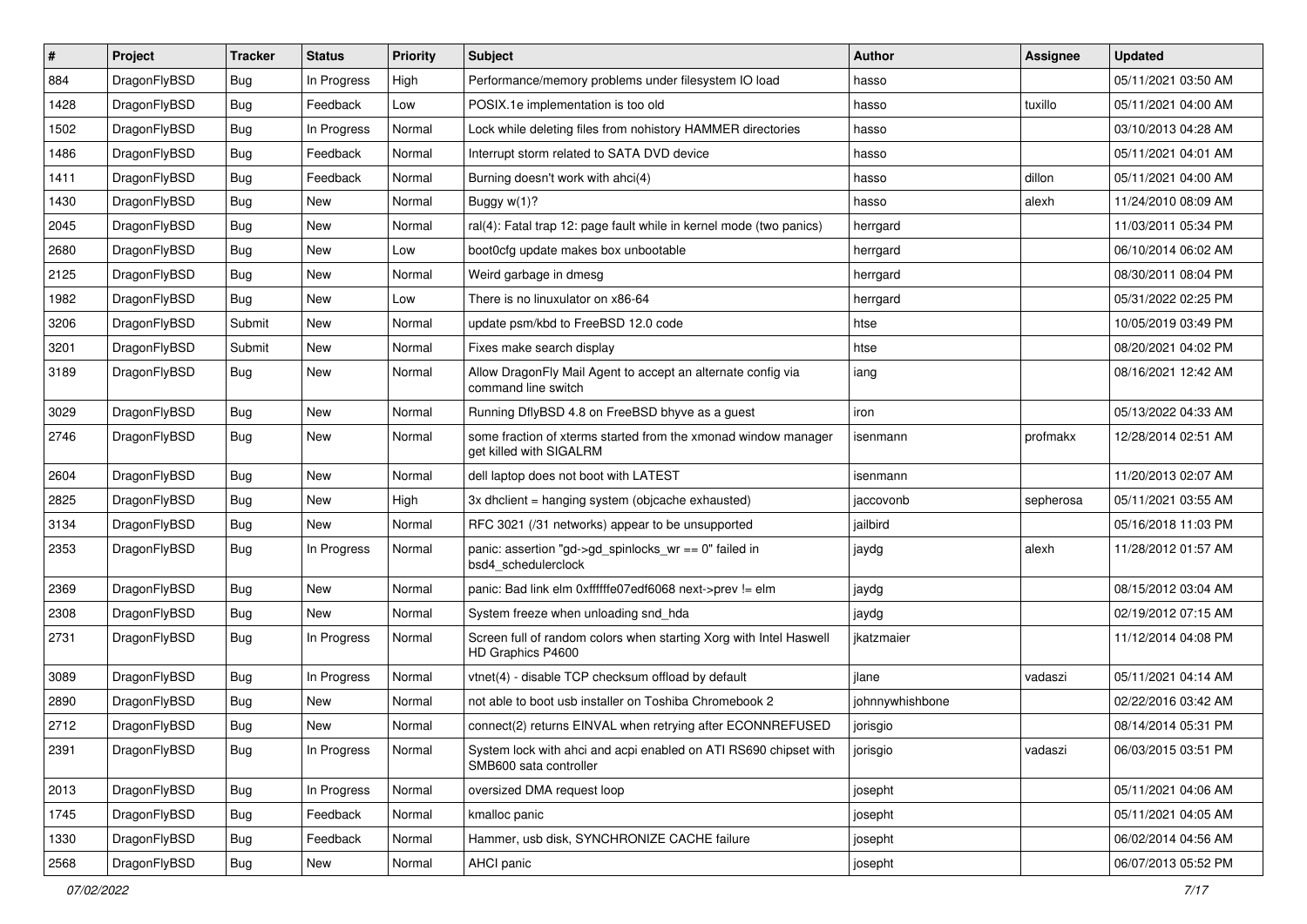| $\sharp$ | Project      | <b>Tracker</b> | <b>Status</b> | <b>Priority</b> | Subject                                                                                                    | <b>Author</b> | Assignee  | <b>Updated</b>      |
|----------|--------------|----------------|---------------|-----------------|------------------------------------------------------------------------------------------------------------|---------------|-----------|---------------------|
| 1717     | DragonFlyBSD | <b>Bug</b>     | Feedback      | Normal          | HAMMER panic in hammer cursor down()                                                                       | josepht1      |           | 05/11/2021 04:05 AM |
| 2245     | DragonFlyBSD | <b>Bug</b>     | New           | Normal          | panic: assertion "ref < &td->td_toks_end" failed in lwkt_gettoken at<br>/usr/src/sys/kern/lwkt_token.c:588 | juanfra684    |           | 11/22/2011 07:41 PM |
| 2153     | DragonFlyBSD | <b>Bug</b>     | New           | Normal          | Too many unuseful warnings at boot                                                                         | juanfra684    |           | 10/18/2011 10:16 PM |
| 2090     | DragonFlyBSD | <b>Bug</b>     | Feedback      | Normal          | snd_hda does not support headphone automute                                                                | justin        |           | 03/29/2012 08:03 PM |
| 3228     | DragonFlyBSD | <b>Bug</b>     | New           | Low             | pfi kif unref: state refcount $\leq$ 0 in dmesg                                                            | justin        |           | 03/05/2021 06:39 AM |
| 385      | DragonFlyBSD | <b>Bug</b>     | Feedback      | Low             | Mail archive address removal                                                                               | justin        | justin    | 03/09/2013 11:24 AM |
| 2444     | DragonFlyBSD | <b>Bug</b>     | New           | Normal          | Crash during Hammer overnight cleanup                                                                      | justin        |           | 11/04/2012 07:58 AM |
| 2645     | DragonFlyBSD | <b>Bug</b>     | New           | Normal          | panic with dsched fq and ioprio                                                                            | jyoung15      |           | 02/20/2014 07:29 AM |
| 1727     | DragonFlyBSD | <b>Bug</b>     | Feedback      | Normal          | CD boot panic (2.6.1) (usb?)                                                                               | kiril         |           | 05/15/2022 05:10 AM |
| 2529     | DragonFlyBSD | Bug            | <b>New</b>    | Low             | Sundance network adapter is not detected and attached                                                      | kworr         |           | 03/25/2013 02:29 AM |
| 2288     | DragonFlyBSD | Bug            | Feedback      | Normal          | Random IO performance loss introduced since January 1st                                                    | lentferj      |           | 01/23/2013 04:21 PM |
| 1939     | DragonFlyBSD | <b>Bug</b>     | New           | Normal          | Panic on nightly build and stress test box                                                                 | lentferj      |           | 12/18/2010 08:41 AM |
| 2421     | DragonFlyBSD | Bug            | <b>New</b>    | High            | Kernel panic: vm_fault: page 0xc0f70000 not busy!                                                          | lentferj      |           | 10/03/2012 08:16 AM |
| 1916     | DragonFlyBSD | Bug            | New           | Normal          | Constant crashes on x86_64 with UFS                                                                        | lentferj      |           | 11/21/2010 07:40 PM |
| 2892     | DragonFlyBSD | Bug            | <b>New</b>    | Normal          | swap_pager:indefinite wait bufferf error                                                                   | Ihmwzy        |           | 02/21/2016 10:32 PM |
| 3028     | DragonFlyBSD | Bug            | In Progress   | Normal          | installer: confusion of set/get disk encryption passphrase dialogs                                         | liweitianux   | tuxillo   | 06/03/2022 05:13 PM |
| 2917     | DragonFlyBSD | Bug            | New           | Normal          | da8: reading primary partition table: error accessing offset<br>000000000000 for 512                       | liweitianux   |           | 05/11/2021 08:43 PM |
| 3310     | DragonFlyBSD | Bug            | In Progress   | Normal          | NVMM+QEMU fail to boot with UEFI: Mem Assist Failed<br>[gpa=0xfffffff0]                                    | liweitianux   |           | 01/11/2022 03:22 PM |
| 2565     | DragonFlyBSD | Bug            | New           | Normal          | "ifconfig ix0 up" panic                                                                                    | Itpig402a     |           | 06/03/2013 05:46 AM |
| 2434     | DragonFlyBSD | Bug            | <b>New</b>    | Normal          | BTX Halted - Boot fails on USB/GUI                                                                         | lucmv         |           | 10/17/2012 08:12 PM |
| 2808     | DragonFlyBSD | Bug            | <b>New</b>    | Normal          | X freeze by switching between X and VT - results in black screen                                           | lukesky333    |           | 05/11/2021 03:55 AM |
| 2531     | DragonFlyBSD | Bug            | New           | Normal          | camcontrol fails to disable APM                                                                            | m.lombardi85  |           | 03/23/2013 12:28 PM |
| 2167     | DragonFlyBSD | Bug            | <b>New</b>    | Normal          | shutdown/reboot fails after uptime msg                                                                     | marino        |           | 11/28/2011 03:01 AM |
| 2370     | DragonFlyBSD | <b>Bug</b>     | <b>New</b>    | Normal          | panic: ffs_valloc: dup alloc                                                                               | marino        | vsrinivas | 02/01/2013 09:28 AM |
| 2092     | DragonFlyBSD | <b>Bug</b>     | New           | Normal          | Panic: Bad link elm 0x next->prev != elm                                                                   | masterblaster | dillon    | 12/04/2011 12:49 PM |
| 3035     | DragonFlyBSD | Bug            | <b>New</b>    | Normal          | panic: assertion "cpu >= 0 && cpu < ncpus" failed in netisr_cpuport<br>at /usr/src/sys/net/netisr2.h:87    | masu          |           | 05/11/2017 01:24 AM |
| 2809     | DragonFlyBSD | <b>Bug</b>     | New           | Normal          | hammer mirror-stream                                                                                       | masu          |           | 04/10/2015 12:33 AM |
| 1860     | DragonFlyBSD | <b>Bug</b>     | Feedback      | Normal          | Panic while creating UFS fs on vn(4) for initrd                                                            | matthias      |           | 02/29/2012 07:16 AM |
| 2067     | DragonFlyBSD | Bug            | New           | Normal          | sound/pcm: "play interrupt timeout, channel dead"                                                          | matthiasr     |           | 05/11/2021 03:55 AM |
| 2598     | DragonFlyBSD | <b>Bug</b>     | New           | Normal          | i386 via USB Booting                                                                                       | mbzadegan     |           | 10/21/2013 02:28 AM |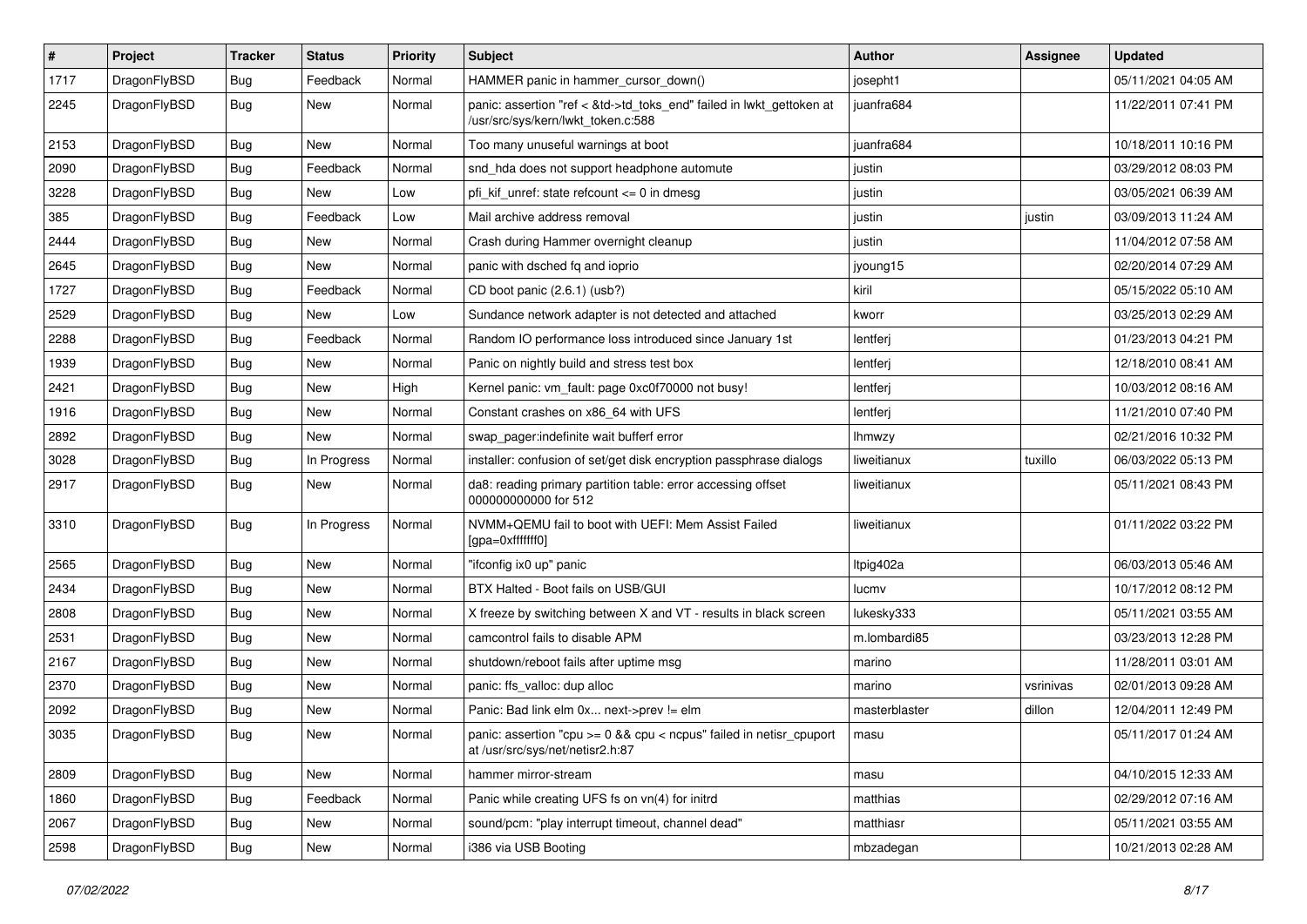| #    | Project      | <b>Tracker</b> | <b>Status</b> | <b>Priority</b> | Subject                                                                                                            | <b>Author</b>          | Assignee  | <b>Updated</b>      |
|------|--------------|----------------|---------------|-----------------|--------------------------------------------------------------------------------------------------------------------|------------------------|-----------|---------------------|
| 2644 | DragonFlyBSD | Bug            | Feedback      | Normal          | 3.6.0-REL trap 9 on boot                                                                                           | memmerto               |           | 11/27/2021 08:08 AM |
| 1293 | DragonFlyBSD | Bug            | <b>New</b>    | Normal          | 2.2.1-REL Installer Request                                                                                        | mk                     | tuxillo   | 05/11/2021 04:00 AM |
| 2972 | DragonFlyBSD | <b>Bug</b>     | New           | Normal          | ipfw3 "deny to me" does not work correctly                                                                         | mneumann               |           | 12/27/2016 12:11 PM |
| 2788 | DragonFlyBSD | <b>Bug</b>     | New           | Normal          | ioctl GSLICEINFO: Not working for vnode slice                                                                      | mneumann               |           | 02/12/2015 07:49 AM |
| 3222 | DragonFlyBSD | Bug            | New           | Normal          | gcc - undefined reference to '__atomic_load' (missing libatomic?)                                                  | mneumann               |           | 02/08/2020 02:45 AM |
| 2881 | DragonFlyBSD | <b>Bug</b>     | New           | Normal          | Pulseaudio hangs/resets system when starting X11                                                                   | mneumann               |           | 01/09/2016 03:08 AM |
| 3317 | DragonFlyBSD | <b>Bug</b>     | In Progress   | Normal          | Network vtnet0 not working on Hetzner cloud                                                                        | mneumann               |           | 06/18/2022 03:55 AM |
| 3111 | DragonFlyBSD | <b>Bug</b>     | In Progress   | High            | Mouse lags every second heavily under X11                                                                          | mneumann               |           | 12/12/2017 09:46 PM |
| 3235 | DragonFlyBSD | <b>Bug</b>     | <b>New</b>    | Normal          | Kernel panic in devfs_vnops.c                                                                                      | mneumann               |           | 04/28/2020 07:00 AM |
| 3218 | DragonFlyBSD | Bug            | New           | Normal          | Kernel panics are not sent to comconsole when booted over EFI                                                      | mqudsi                 |           | 12/02/2019 08:52 PM |
| 168  | DragonFlyBSD | <b>Bug</b>     | In Progress   | Normal          | Livelocked limit engaged while trying to setup IPW wireless                                                        | mschacht               | sepherosa | 05/11/2021 04:05 AM |
| 1144 | DragonFlyBSD | <b>Bug</b>     | Feedback      | Normal          | Incorrect clock under KVM                                                                                          | msylvan                |           | 03/09/2013 01:17 PM |
| 679  | DragonFlyBSD | <b>Bug</b>     | New           | Low             | Netgraph backward compatibility for old *LEN constants                                                             | nant                   | nant      | 02/18/2014 05:45 AM |
| 2104 | DragonFlyBSD | <b>Bug</b>     | New           | Normal          | network configuration seg. fault on install CD                                                                     | navratil               |           | 07/26/2011 07:55 AM |
| 2957 | DragonFlyBSD | Bug            | Feedback      | Normal          | swapoff -a followed by swapon -a doesn't give your swap back                                                       | neilb                  |           | 10/09/2016 04:17 AM |
| 2958 | DragonFlyBSD | <b>Bug</b>     | Feedback      | Normal          | Hammer FS dies during pruning after massive write load                                                             | neilb                  |           | 10/11/2016 04:20 AM |
| 2098 | DragonFlyBSD | Submit         | New           | Normal          | [PATCH] correct ath man page example<br>(/usr/src/share/man/man4/ath.4)                                            | nobody                 |           | 11/15/2011 12:27 AM |
| 3215 | DragonFlyBSD | Bug            | New           | Normal          | Hang in tcdrain(3) after write(3)                                                                                  | noloader               |           | 11/25/2019 03:08 PM |
| 2412 | DragonFlyBSD | Bug            | New           | Normal          | wlan0 fails to get address via dhclient                                                                            | nonsolosoft            |           | 08/30/2012 05:55 AM |
| 1193 | DragonFlyBSD | Bug            | New           | Normal          | kernel doesn't recognize cdrom drive                                                                               | nonsolosoft            |           | 01/25/2014 09:11 PM |
| 2182 | DragonFlyBSD | Bug            | <b>New</b>    | Normal          | if_msk PHY FIFO underrun/overflow                                                                                  | nonsolosoft            |           | 09/03/2012 06:39 AM |
| 2621 | DragonFlyBSD | Bug            | <b>New</b>    | Normal          | core dump using cdrom                                                                                              | nonsolosoft            |           | 12/27/2013 12:43 AM |
| 2622 | DragonFlyBSD | Bug            | New           | Normal          | VAIO FIT15E fn keys support                                                                                        | nonsolosoft            |           | 12/31/2013 01:31 AM |
| 3049 | DragonFlyBSD | Bug            | New           | Normal          | panic DragonFly v4.8.1-RELEASE by mounting a malformed<br>msdosfs image [12.128]                                   | open.source@ribose.com |           | 08/14/2017 02:53 AM |
| 3052 | DragonFlyBSD | Bug            | New           | Normal          | panic DragonFly v4.8.1-RELEASE by mounting a malformed NTFS<br>image [64.000]                                      | open.source@ribose.com |           | 08/14/2017 03:22 AM |
| 3051 | DragonFlyBSD | Bug            | New           | Normal          | panic DragonFly v4.8.1-RELEASE by mounting a malformed NTFS<br>image [12.000]                                      | open.source@ribose.com |           | 08/14/2017 03:20 AM |
| 2802 | DragonFlyBSD | <b>Bug</b>     | New           | Normal          | USB Wifi urtwn0 crash from cd boot                                                                                 | opvalues               |           | 03/10/2015 01:07 AM |
| 2799 | DragonFlyBSD | <b>Bug</b>     | New           | Normal          | Fatal trap 12 caused by moused(8) -p /dev/cual0                                                                    | opvalues               |           | 03/04/2015 11:01 PM |
| 3152 | DragonFlyBSD | <b>Bug</b>     | Feedback      | Normal          | Console's size in ttyv0 and single user mode is sticking to 80x25,<br>while ttyv1 can make use of the whole screen | overtime               |           | 02/24/2019 01:08 AM |
| 3107 | DragonFlyBSD | Bug            | New           | Low             | ACPI interrupt storm when loading i915 on Lenovo T460                                                              | oyvinht                |           | 07/15/2020 07:01 AM |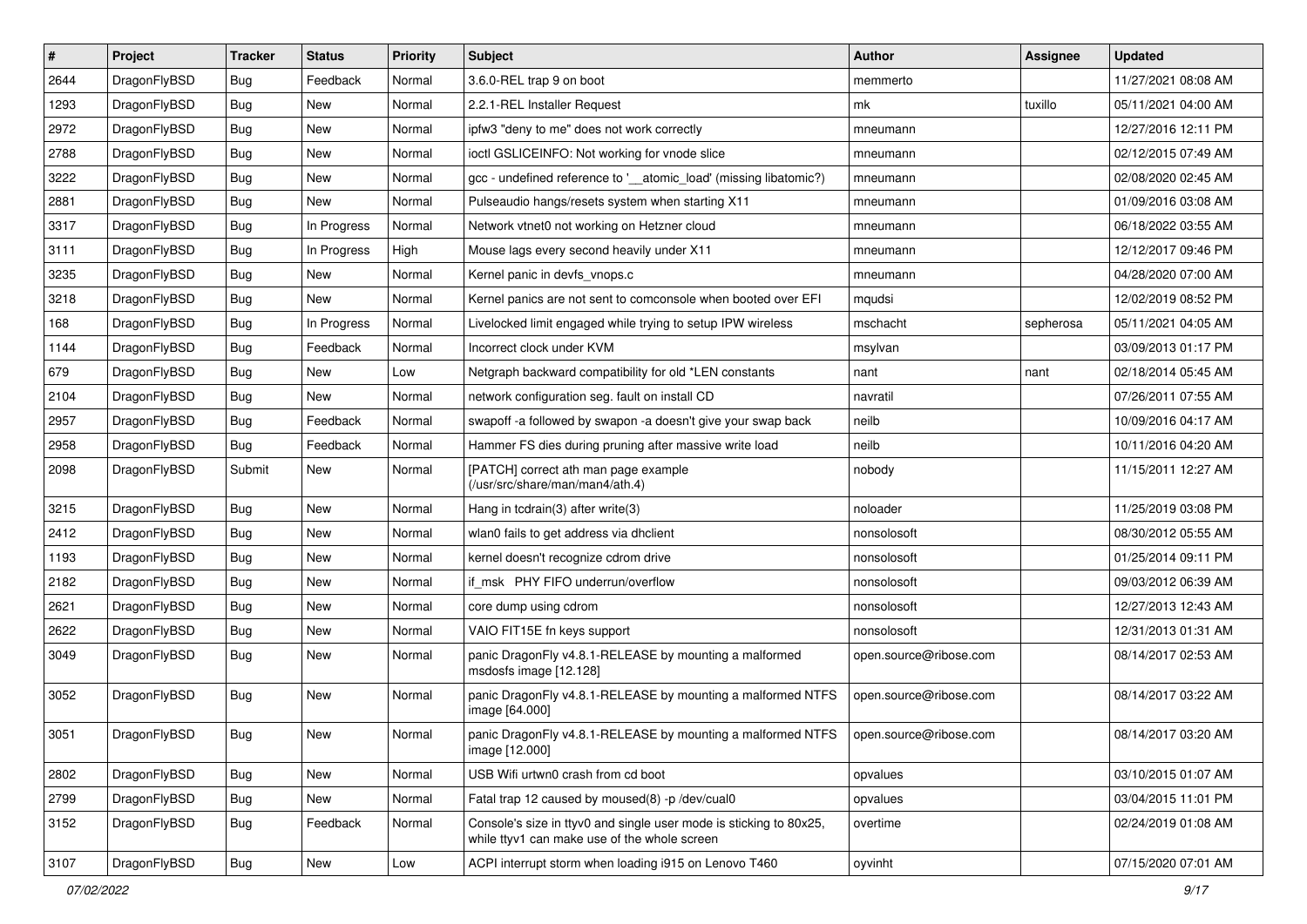| $\pmb{\#}$ | Project      | <b>Tracker</b> | <b>Status</b> | <b>Priority</b> | Subject                                                                                                        | <b>Author</b> | Assignee | <b>Updated</b>      |
|------------|--------------|----------------|---------------|-----------------|----------------------------------------------------------------------------------------------------------------|---------------|----------|---------------------|
| 2874       | DragonFlyBSD | Bug            | New           | Normal          | make world DESTDIR=/emptydir fails                                                                             | pascii        |          | 12/25/2015 07:04 AM |
| 2117       | DragonFlyBSD | Bug            | New           | High            | ACPI and/or bce(4) problem with 2.11.0.673.g0d557 on HP DL380<br>G6                                            | pauska        |          | 08/22/2011 10:15 AM |
| 2248       | DragonFlyBSD | <b>Bug</b>     | New           | Normal          | sysctl panic                                                                                                   | pavalos       |          | 11/23/2011 06:23 PM |
| 2199       | DragonFlyBSD | Bug            | <b>New</b>    | Normal          | screen segfaults if utmpx isn't present                                                                        | pavalos       |          | 11/15/2011 10:52 PM |
| 1969       | DragonFlyBSD | <b>Bug</b>     | New           | Normal          | pf-related network problem                                                                                     | pavalos       | lentferj | 02/01/2011 06:57 PM |
| 2048       | DragonFlyBSD | <b>Bug</b>     | New           | Normal          | panic: ffs_sync: rofs mod                                                                                      | pavalos       |          | 04/12/2011 05:45 AM |
| 1769       | DragonFlyBSD | Bug            | New           | Normal          | panic: assertion: tp->tt_msg->tt_cpuid == mycpuid in<br>tcp_callout_active                                     | pavalos       | sjg      | 05/15/2022 11:07 AM |
| 2099       | DragonFlyBSD | Bug            | New           | Normal          | page fault panic in vm system                                                                                  | pavalos       |          | 07/10/2011 08:51 AM |
| 2008       | DragonFlyBSD | <b>Bug</b>     | <b>New</b>    | Normal          | lwkt_setcpu_remote: td->td_flags 00800621 console flood                                                        | pavalos       |          | 03/06/2011 09:37 PM |
| 1949       | DragonFlyBSD | Bug            | <b>New</b>    | Normal          | iwn panic                                                                                                      | pavalos       |          | 01/30/2011 03:21 AM |
| 1946       | DragonFlyBSD | <b>Bug</b>     | <b>New</b>    | Normal          | ieee80211 panic                                                                                                | pavalos       | josepht  | 01/27/2011 06:00 PM |
| 2526       | DragonFlyBSD | <b>Bug</b>     | <b>New</b>    | Normal          | hammer cleanup doesn't run on first day of DST                                                                 | pavalos       |          | 10/18/2016 05:28 PM |
| 2898       | DragonFlyBSD | Bug            | New           | Normal          | <b>HAMMER</b> panic                                                                                            | pavalos       |          | 11/03/2018 07:05 AM |
| 599        | DragonFlyBSD | Bug            | New           | Urgent          | 1.9.0 reproducable panic                                                                                       | pavalos       |          | 12/22/2010 01:08 AM |
| 2970       | DragonFlyBSD | Bug            | New           | Normal          | kernel 4.7: "Is -I" causes panic on UDF filesystem: "bgetvp -<br>overlapping buffer"                           | peeter        |          | 12/21/2016 02:46 AM |
| 3226       | DragonFlyBSD | <b>Bug</b>     | <b>New</b>    | Normal          | Xorg freezes in vm: thread stuck in "objtrm1"                                                                  | peeter        |          | 04/08/2020 02:10 AM |
| 1943       | DragonFlyBSD | Bug            | New           | Normal          | hammer assertion panic                                                                                         | peter         |          | 12/27/2010 12:45 AM |
| 1951       | DragonFlyBSD | <b>Bug</b>     | New           | Normal          | dma_timeouts at phyaddr on a good hdd                                                                          | peur.neu      |          | 01/04/2011 07:12 AM |
| 1990       | DragonFlyBSD | <b>Bug</b>     | <b>New</b>    | Normal          | /mnt too large to mount                                                                                        | peur.neu      |          | 02/16/2011 11:24 PM |
| 2557       | DragonFlyBSD | Bug            | New           | Normal          | stock 3.4.1 kernel halts during booting if dm and dm_target_crypt<br>are loaded and RAID controller is present | phma          |          | 05/12/2013 10:38 PM |
| 2331       | DragonFlyBSD | Bug            | New           | Normal          | reading mouse mode from unopen file descriptor hangs mouse<br>driver                                           | phma          |          | 03/14/2012 09:43 AM |
| 1559       | DragonFlyBSD | Bug            | New           | Normal          | kernel trap                                                                                                    | phma          |          | 11/27/2021 08:43 AM |
| 2552       | DragonFlyBSD | Bug            | <b>New</b>    | Low             | hammer recovery should indicate progress                                                                       | phma          |          | 05/03/2013 12:13 AM |
| 2387       | DragonFlyBSD | Bug            | New           | Normal          | hammer ignores -t during dedup                                                                                 | phma          |          | 06/17/2012 12:30 PM |
| 2547       | DragonFlyBSD | Bug            | New           | High            | crashed while doing a dry run of pkg_rolling-replace                                                           | phma          |          | 04/18/2013 10:40 PM |
| 2389       | DragonFlyBSD | Bug            | New           | Normal          | computer crashed while listing processes                                                                       | phma          |          | 06/18/2012 02:49 PM |
| 2306       | DragonFlyBSD | <b>Bug</b>     | New           | Normal          | a crash starts the kernel debugger in text mode, but just reboots in $X \mid p$ hma                            |               |          | 02/11/2012 08:02 PM |
| 2311       | DragonFlyBSD | <b>Bug</b>     | New           | Normal          | Xorg crash having something to do with drm                                                                     | phma          |          | 02/22/2012 09:59 AM |
| 3247       | DragonFlyBSD | <b>Bug</b>     | New           | Normal          | Kernel panic doing nothing much                                                                                | phma          |          | 09/12/2020 11:40 PM |
| 2611       | DragonFlyBSD | Bug            | New           | Normal          | Change in IP address results in network not working                                                            | phma          |          | 12/05/2013 07:55 PM |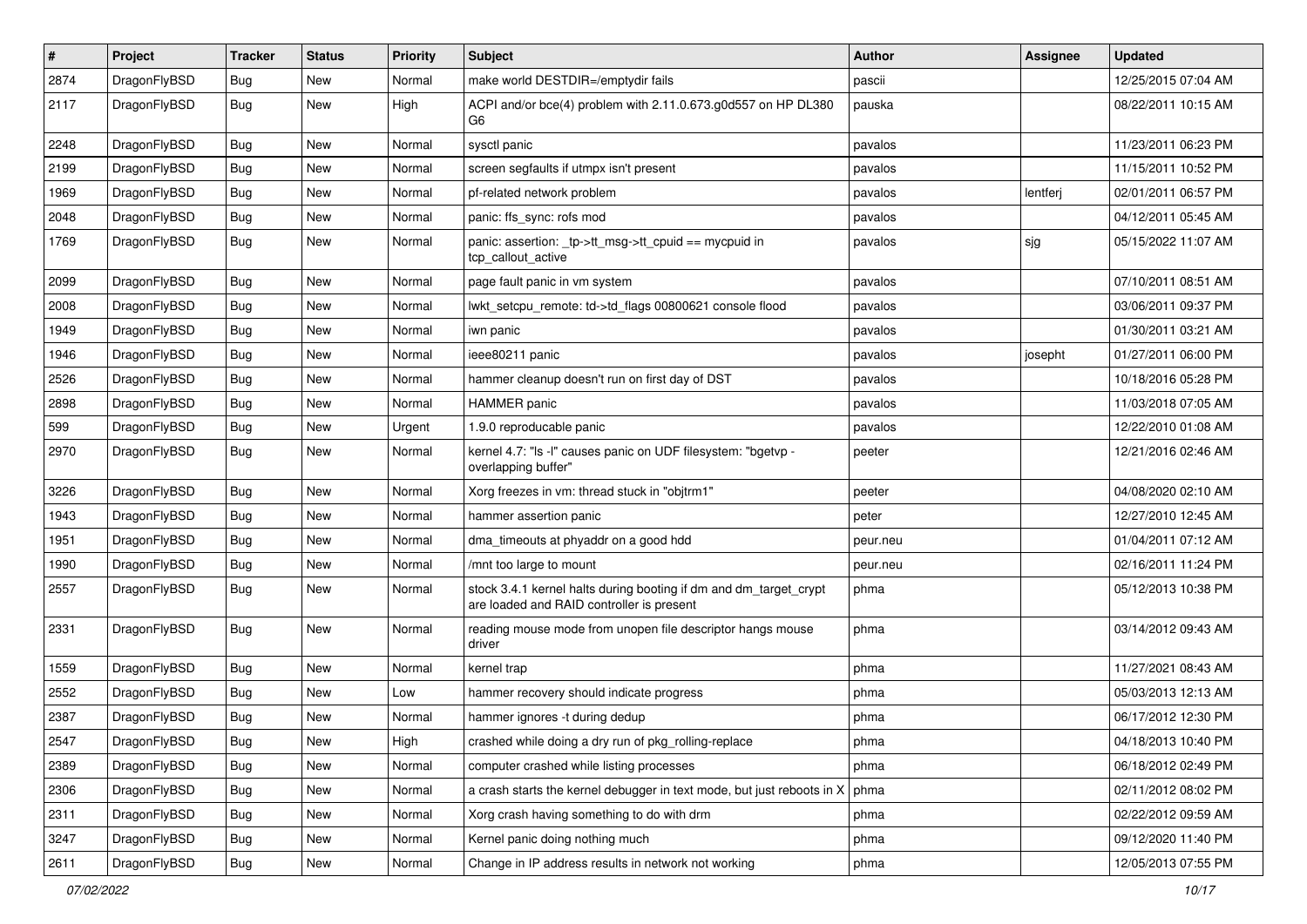| $\vert$ # | Project      | <b>Tracker</b> | <b>Status</b> | <b>Priority</b> | <b>Subject</b>                                                                                                                                                                                    | <b>Author</b> | Assignee | <b>Updated</b>      |
|-----------|--------------|----------------|---------------|-----------------|---------------------------------------------------------------------------------------------------------------------------------------------------------------------------------------------------|---------------|----------|---------------------|
| 2816      | DragonFlyBSD | Bug            | <b>New</b>    | Normal          | A multitasking process being debugged can get stuck                                                                                                                                               | phma          |          | 05/19/2015 03:57 AM |
| 3239      | DragonFlyBSD | Bug            | <b>New</b>    | Normal          | unable to SIGKILL glitched emacs                                                                                                                                                                  | piecuch       |          | 05/26/2020 03:30 AM |
| 3238      | DragonFlyBSD | Bug            | <b>New</b>    | Normal          | race conditions when printing from vkernel console                                                                                                                                                | piecuch       |          | 05/19/2020 02:50 PM |
| 3302      | DragonFlyBSD | Bug            | <b>New</b>    | Normal          | Will not boot on System76 Lemur Pro (lemp10)                                                                                                                                                      | piecuch       |          | 11/03/2021 10:21 AM |
| 3298      | DragonFlyBSD | Bug            | <b>New</b>    | Normal          | Running "w" and having logged in via XDM through VNC, "w" prints<br>an extra error message                                                                                                        | piecuch       |          | 10/25/2021 09:16 AM |
| 2496      | DragonFlyBSD | <b>Bug</b>     | <b>New</b>    | Normal          | NTFS malloc limit exceeded                                                                                                                                                                        | plasmob       | tuxillo  | 02/19/2013 08:47 AM |
| 3245      | DragonFlyBSD | <b>Bug</b>     | <b>New</b>    | Normal          | panic: free: guard1x fail, i915 load from loader.conf                                                                                                                                             | polachok      |          | 08/21/2020 10:36 AM |
| 1101      | DragonFlyBSD | <b>Bug</b>     | Feedback      | Normal          | ohci related panic                                                                                                                                                                                | polachok      |          | 05/11/2021 04:00 AM |
| 1387      | DragonFlyBSD | <b>Bug</b>     | Feedback      | Normal          | zero-size malloc and ps: kvm_getprocs: Bad address                                                                                                                                                | qhwt+dfly     |          | 05/11/2021 04:00 AM |
| 1368      | DragonFlyBSD | <b>Bug</b>     | In Progress   | Normal          | suspend signal race?                                                                                                                                                                              | qhwt+dfly     |          | 05/11/2021 03:51 AM |
| 1577      | DragonFlyBSD | Bug            | Feedback      | Normal          | panic: assertion: leaf->base.obj id == ip->obj id in<br>hammer ip delete range                                                                                                                    | qhwt+dfly     |          | 05/11/2021 04:01 AM |
| 570       | DragonFlyBSD | Bug            | Feedback      | Normal          | 1.8.x: ACPI problems                                                                                                                                                                              | qhwt+dfly     |          | 06/02/2014 03:45 AM |
| 1917      | DragonFlyBSD | Bug            | <b>New</b>    | Normal          | panic: assertion: (RB EMPTY(&ip->rec_tree) && (ip->flags &<br>HAMMER_INODE_XDIRTY) == 0)    (!RB_EMPTY(&ip->rec_tree)<br>&& (ip->flags & HAMMER_INODE_XDIRTY) != 0) in<br>hammer flush inode done | qhwt.dfly     |          | 11/24/2010 03:23 AM |
| 1942      | DragonFlyBSD | <b>Bug</b>     | <b>New</b>    | Normal          | locking against myself in getcacheblk()?                                                                                                                                                          | qhwt.dfly     |          | 05/31/2022 02:15 PM |
| 1876      | DragonFlyBSD | <b>Bug</b>     | <b>New</b>    | Normal          | devfs in jail + logging out from console(ttyv1+) -> panic                                                                                                                                         | qhwt.dfly     | tuxillo  | 05/31/2022 03:24 PM |
| 2371      | DragonFlyBSD | Bug            | <b>New</b>    | Normal          | Timezone problem with America/Sao_Paulo                                                                                                                                                           | raitech       |          | 05/17/2012 01:42 PM |
| 1560      | DragonFlyBSD | <b>Bug</b>     | Feedback      | Normal          | Unable to modify partition table on ThinkPad T61p during install                                                                                                                                  | rehsack       |          | 01/15/2015 08:57 AM |
| 3313      | DragonFlyBSD | <b>Bug</b>     | New           | Normal          | Can't boot from my live USB at all. The kernel loading process<br>hangs.                                                                                                                          | rempas        |          | 06/03/2022 12:16 AM |
| 2675      | DragonFlyBSD | <b>Bug</b>     | <b>New</b>    | Low             | Ultimate N WiFi Link 5300 get iwn_intr: fatal firmware error on 5GHz                                                                                                                              | revuwa        |          | 05/11/2021 04:07 AM |
| 2822      | DragonFlyBSD | Bug            | <b>New</b>    | Normal          | USB 3.0 stick throws "reading primary partition table: error<br>accessing offset 000[] for 152" error, while the stick works on any<br>other OS I tested                                          | revuwa        | profmakx | 06/29/2015 05:56 AM |
| 1836      | DragonFlyBSD | <b>Bug</b>     | <b>New</b>    | Normal          | Incorrect TCP checksum show up in tcpdump                                                                                                                                                         | robgar1       |          | 05/15/2022 11:22 AM |
| 2430      | DragonFlyBSD | Bug            | <b>New</b>    | Normal          | Alternate Password Hash method                                                                                                                                                                    | robin.carey1  |          | 10/07/2012 06:28 AM |
| 2138      | DragonFlyBSD | Bug            | <b>New</b>    | Normal          | > 100% CPU usage                                                                                                                                                                                  | robin.carey1  |          | 09/26/2011 12:20 PM |
| 600       | DragonFlyBSD | <b>Bug</b>     | <b>New</b>    | Low             | /sys/libkern/karc4random                                                                                                                                                                          | robin_carey5  | profmakx | 01/19/2015 03:07 AM |
| 2626      | DragonFlyBSD | Bug            | <b>New</b>    | Normal          | iwn driver drops with error: "firmware error 'iwn intr: fatal firmware<br>error"                                                                                                                  | rodyaj        |          | 01/09/2014 05:50 AM |
| 2738      | DragonFlyBSD | Bug            | <b>New</b>    | Normal          | Hammer: Strange behavior when trying to recover old version of<br>moved file                                                                                                                      | roland        |          | 11/20/2014 08:02 AM |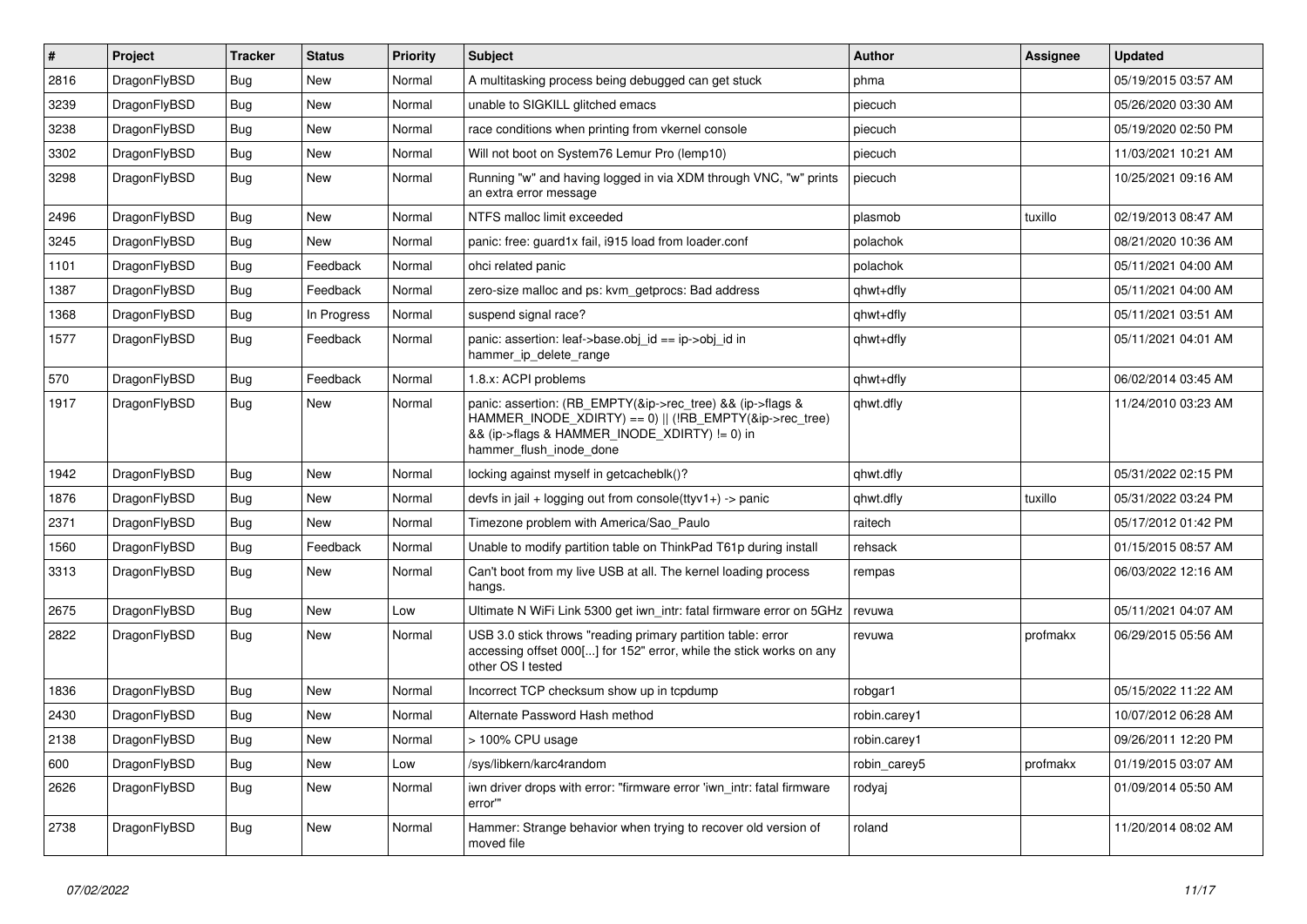| $\sharp$ | Project      | <b>Tracker</b> | <b>Status</b> | <b>Priority</b> | Subject                                                                                         | <b>Author</b> | Assignee | <b>Updated</b>      |
|----------|--------------|----------------|---------------|-----------------|-------------------------------------------------------------------------------------------------|---------------|----------|---------------------|
| 3141     | DragonFlyBSD | <b>Bug</b>     | <b>New</b>    | Normal          | dhclient blocks boot process                                                                    | rowo          |          | 12/16/2018 11:01 AM |
| 2887     | DragonFlyBSD | <b>Bug</b>     | New           | Low             | Missing extattr_namespace_to_string and<br>extattr_string_to_namespace functions                | rubenk        |          | 02/06/2016 05:09 AM |
| 1489     | DragonFlyBSD | <b>Bug</b>     | Feedback      | Normal          | panic: ufs dirbad: bad dir                                                                      | rumcic        |          | 03/10/2013 04:34 AM |
| 2080     | DragonFlyBSD | Bug            | New           | Normal          | panic: lockmgr thrd_sleep: called from interrupt, ipi, or hard code<br>section                  | rumcic        |          | 05/30/2011 05:06 PM |
| 1249     | DragonFlyBSD | Bug            | Feedback      | Normal          | panic: ffs_vfree: freeing free inode                                                            | rumcic        |          | 03/10/2013 05:13 AM |
| 1218     | DragonFlyBSD | <b>Bug</b>     | In Progress   | Normal          | panic: assertion: $error == 0$ in hammer start transaction                                      | rumcic        |          | 05/11/2021 04:00 AM |
| 1874     | DragonFlyBSD | <b>Bug</b>     | <b>New</b>    | Normal          | mpd listening on all IPs, accepting only on one                                                 | rumcic        |          | 05/08/2011 01:01 PM |
| 998      | DragonFlyBSD | Bug            | In Progress   | Normal          | Unconfiguring a vn while it is mounted                                                          | rumcic        | tuxillo  | 05/11/2021 04:00 AM |
| 1873     | DragonFlyBSD | <b>Bug</b>     | New           | Normal          | Panic upon usb mouse detach and reattaching                                                     | rumcic        |          | 02/01/2011 09:53 AM |
| 1250     | DragonFlyBSD | <b>Bug</b>     | Feedback      | Normal          | Panic upon plugging an USB flash drive into the machine                                         | rumcic        |          | 03/10/2013 05:17 AM |
| 1580     | DragonFlyBSD | Bug            | Feedback      | Normal          | Panic (Fatal trap 12: page fault while in kernel mode) while playing<br>with pf and netif names | rumcic        |          | 12/21/2018 01:21 AM |
| 1192     | DragonFlyBSD | Submit         | <b>New</b>    | Normal          | KKASSERTs in sys/kern/uipc_{msg,socket}.c are too strict                                        | rumcic        |          | 05/11/2021 04:07 AM |
| 2072     | DragonFlyBSD | Bug            | New           | Normal          | Fatal trap 12: stopped at lwkt_send_ipiq3                                                       | rumcic        |          | 05/17/2011 04:12 AM |
| 1975     | DragonFlyBSD | <b>Bug</b>     | <b>New</b>    | Normal          | Applications seg fault in select() and poll()                                                   | rumcic        |          | 05/31/2022 02:58 PM |
| 2423     | DragonFlyBSD | Bug            | New           | Urgent          | After multiple panics/locks, hitting KKASSERT in<br>hammer init cursor                          | rumcic        |          | 09/18/2012 02:28 AM |
| 2316     | DragonFlyBSD | Bug            | <b>New</b>    | Normal          | Ungraceful invalid password handling for adding a new user in the<br>installer                  | rune          |          | 04/27/2012 11:23 PM |
| 2549     | DragonFlyBSD | Bug            | In Progress   | Normal          | netgraph7: Kernel page fault.                                                                   | russiane39    | nant     | 05/10/2013 11:20 PM |
| 3047     | DragonFlyBSD | Bug            | New           | Normal          | HAMMER critical write error                                                                     | samuel        |          | 06/19/2019 09:50 AM |
| 2123     | DragonFlyBSD | <b>Bug</b>     | New           | Normal          | hammer is losing files                                                                          | schmir        |          | 08/30/2011 07:56 PM |
| 1944     | DragonFlyBSD | <b>Bug</b>     | <b>New</b>    | Normal          | panic: backing object 0xdea7b258 was somehow re-referenced<br>during collapse!                  | sepherosa     |          | 12/27/2010 02:06 AM |
| 2042     | DragonFlyBSD | Bug            | New           | Normal          | kernel panic, when run boot0cfg                                                                 | sepherosa     |          | 05/31/2022 03:01 PM |
| 2100     | DragonFlyBSD | <b>Bug</b>     | Feedback      | Normal          | devfs related panic                                                                             | sepherosa     | alexh    | 07/10/2011 02:29 PM |
| 2924     | DragonFlyBSD | Bug            | New           | Normal          | cat -v fails to tag characters in extended table with M- prefix with<br>some locales            | sevan         |          | 07/11/2016 07:18 AM |
| 3160     | DragonFlyBSD | Submit         | In Progress   | Normal          | State the implementation difference in pkill/pgrep manual                                       | sevan         | tuxillo  | 06/03/2022 05:15 PM |
| 2933     | DragonFlyBSD | Submit         | New           | Normal          | Remove unix domain socket support from cat(1)                                                   | sevan         |          | 08/01/2016 08:10 PM |
| 2396     | DragonFlyBSD | <b>Bug</b>     | Feedback      | High            | Latest 3.1 development version core dumps while destroying master<br><b>PFS</b>                 | sgeorge       |          | 01/23/2013 04:10 PM |
| 2347     | DragonFlyBSD | <b>Bug</b>     | Feedback      | High            | Hammer PFSes destroy does not give back full space allocated to<br><b>PFS</b>                   | sgeorge       |          | 07/19/2012 01:11 AM |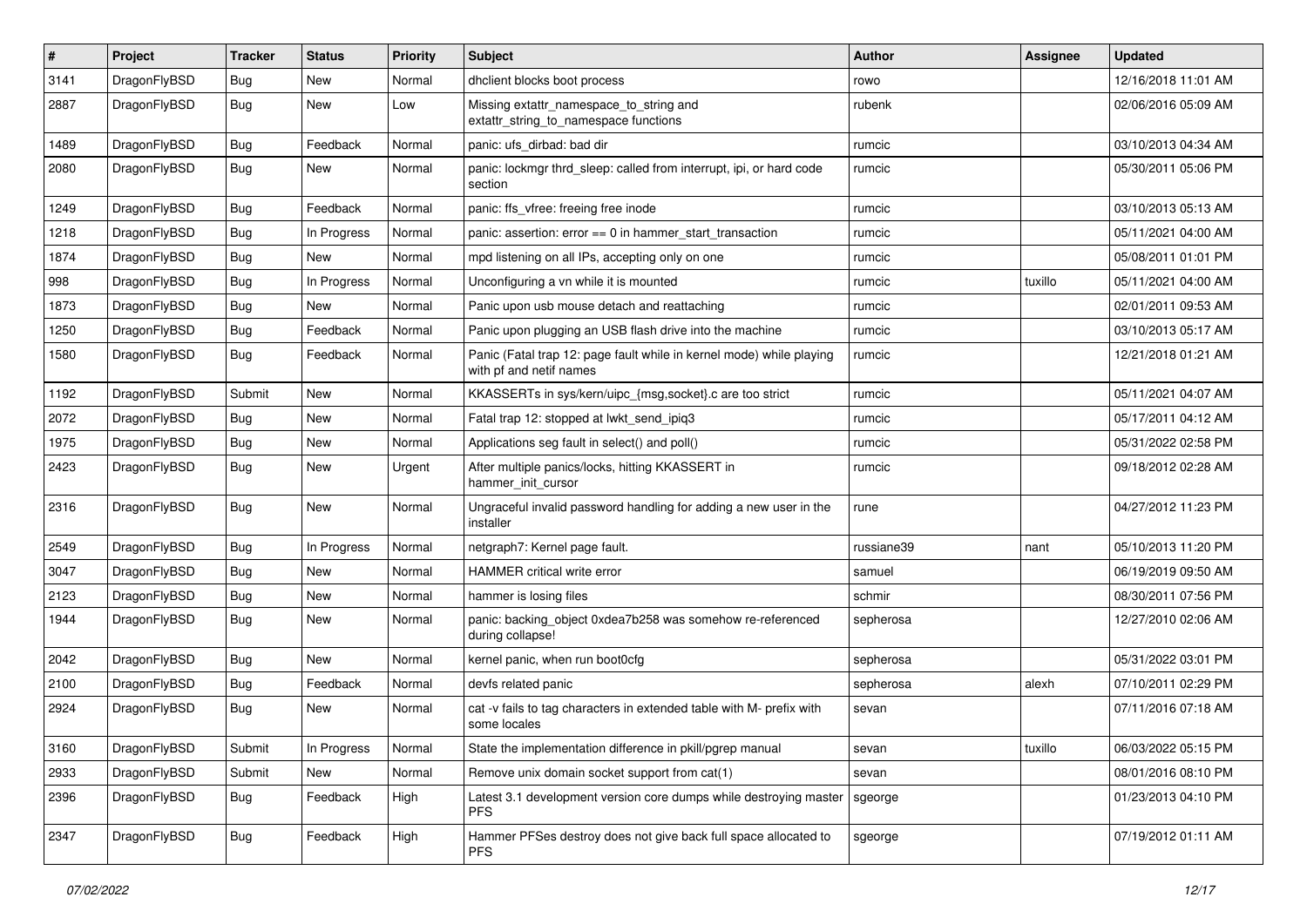| $\sharp$ | Project      | <b>Tracker</b> | <b>Status</b> | <b>Priority</b> | Subject                                                                             | <b>Author</b> | Assignee | <b>Updated</b>      |
|----------|--------------|----------------|---------------|-----------------|-------------------------------------------------------------------------------------|---------------|----------|---------------------|
| 2124     | DragonFlyBSD | <b>Bug</b>     | <b>New</b>    | Normal          | getty repeating too quickly on port /dev/ttyv0                                      | sgeorge.ml    |          | 09/01/2011 04:28 AM |
| 1935     | DragonFlyBSD | <b>Bug</b>     | <b>New</b>    | Normal          | mouse does not work after switching between x and console                           | shamaz        |          | 12/13/2010 10:06 AM |
| 2820     | DragonFlyBSD | <b>Bug</b>     | New           | Normal          | TP-Link USB Wi-Fi adapter cannot be reattached to the system                        | shamaz        |          | 05/22/2015 09:45 PM |
| 1884     | DragonFlyBSD | Bug            | <b>New</b>    | Normal          | System completely freezes while listening music (devbuf: malloc<br>limit exceeded)  | shamaz        |          | 01/24/2011 05:00 PM |
| 2891     | DragonFlyBSD | Bug            | New           | Normal          | Kernel panic in IEEE802.11 related code                                             | shamaz        |          | 05/29/2016 05:49 PM |
| 2863     | DragonFlyBSD | Bug            | <b>New</b>    | Normal          | HAMMER synch tid is zero                                                            | shamaz        |          | 12/12/2015 11:24 PM |
| 1961     | DragonFlyBSD | Bug            | <b>New</b>    | Normal          | Can't create dump from DDB                                                          | shamaz        |          | 01/29/2011 09:02 PM |
| 2141     | DragonFlyBSD | <b>Bug</b>     | New           | Urgent          | loader and/or documentation broken                                                  | sjg           |          | 01/20/2012 10:51 AM |
| 2061     | DragonFlyBSD | Bug            | <b>New</b>    | Normal          | USB keyboard boot panic                                                             | sjg           |          | 05/04/2012 12:20 AM |
| 1302     | DragonFlyBSD | Bug            | In Progress   | Normal          | Checkpoint regression?                                                              | sjg           | sjg      | 07/10/2013 05:22 PM |
| 1786     | DragonFlyBSD | Bug            | New           | Normal          | Calling NULL function pointer initiates panic loop                                  | sjg           |          | 10/11/2010 05:28 PM |
| 1964     | DragonFlyBSD | <b>Bug</b>     | <b>New</b>    | Normal          | iwn (panic assertion : wlan_assert_serialized)                                      | sjmm.ptr      | josepht  | 02/01/2011 12:57 PM |
| 2936     | DragonFlyBSD | <b>Bug</b>     | <b>New</b>    | Normal          | loader.efi crashes while loading kernel                                             | spaceille     |          | 08/20/2016 06:17 AM |
| 2586     | DragonFlyBSD | Bug            | <b>New</b>    | Normal          | pf: "modulate" state seems problematic                                              | srussell      |          | 09/25/2013 07:36 PM |
| 2077     | DragonFlyBSD | Bug            | <b>New</b>    | Normal          | USB devices conflicting                                                             | srussell      |          | 05/17/2011 05:12 PM |
| 2587     | DragonFlyBSD | Bug            | <b>New</b>    | Normal          | SATA DVD writer not detected by DragonFly                                           | srussell      |          | 09/04/2020 08:55 AM |
| 3129     | DragonFlyBSD | Bug            | New           | High            | Kernel panic with 5.2.0 on A2SDi-4C-HLN4F                                           | stateless     |          | 04/24/2018 12:50 AM |
| 2055     | DragonFlyBSD | Bug            | <b>New</b>    | Normal          | ssh + IPV6 + bridge => connection freezes                                           | steve         |          | 04/24/2011 07:13 PM |
| 2004     | DragonFlyBSD | Bug            | <b>New</b>    | Normal          | LWKT_WAIT_IPIQ panic                                                                | steve         |          | 03/08/2011 05:46 PM |
| 2020     | DragonFlyBSD | <b>Bug</b>     | <b>New</b>    | Low             | Port brcm80211 driver from Linux to DragonFly BSD                                   | studer        |          | 03/05/2011 10:54 PM |
| 2082     | DragonFlyBSD | <b>Bug</b>     | New           | Normal          | dfbsd 2.10.1 amd64 - mc port build error with 'bmake bin-install'                   | sun-doctor    |          | 05/25/2011 07:18 PM |
| 243      | DragonFlyBSD | Bug            | Feedback      | Normal          | weird behavior in the shell                                                         | swildner      |          | 05/31/2022 02:51 PM |
| 1913     | DragonFlyBSD | Bug            | New           | Normal          | panic: assertion: ip->flush_state != HAMMER_FST_FLUSH in<br>hammer_flush_inode_core | swildner      |          | 11/20/2010 05:27 PM |
| 2509     | DragonFlyBSD | Bug            | New           | Normal          | Redefinition of DIRBLKSIZ in restore(8)                                             | swildner      |          | 06/04/2022 04:40 AM |
| 1907     | DragonFlyBSD | Bug            | New           | Normal          | Hammer crash in hammer_flusher_flush()                                              | swildner      |          | 11/11/2010 05:07 AM |
| 3217     | DragonFlyBSD | Bug            | <b>New</b>    | Normal          | rescue tools: make install fails if rescue folder doesn't exist                     | t_dfbsd       |          | 11/27/2019 08:16 PM |
| 2915     | DragonFlyBSD | Bug            | <b>New</b>    | High            | Hammer mirror-copy problem                                                          | t_dfbsd       |          | 08/25/2016 05:28 AM |
| 3205     | DragonFlyBSD | <b>Bug</b>     | Feedback      | High            | Go compiler net test failing                                                        | t_dfbsd       | tuxillo  | 05/10/2021 02:45 AM |
| 3036     | DragonFlyBSD | <b>Bug</b>     | New           | Normal          | panic in icmp redirect start() ASSERT IN NETISR(0)                                  | tautolog      |          | 05/11/2017 07:27 PM |
| 2921     | DragonFlyBSD | Submit         | New           | Normal          | Allow moused to accept userland mouse events                                        | tautolog      |          | 05/11/2021 04:08 AM |
| 3135     | DragonFlyBSD | Submit         | New           | Normal          | Add EVFILT_RECV and EVFILT_SEND                                                     | tautolog      |          | 05/25/2018 09:59 PM |
| 3113     | DragonFlyBSD | <b>Bug</b>     | In Progress   | Urgent          | Booting vKernel fails due being out of swap space                                   | tcullen       |          | 05/11/2021 04:14 AM |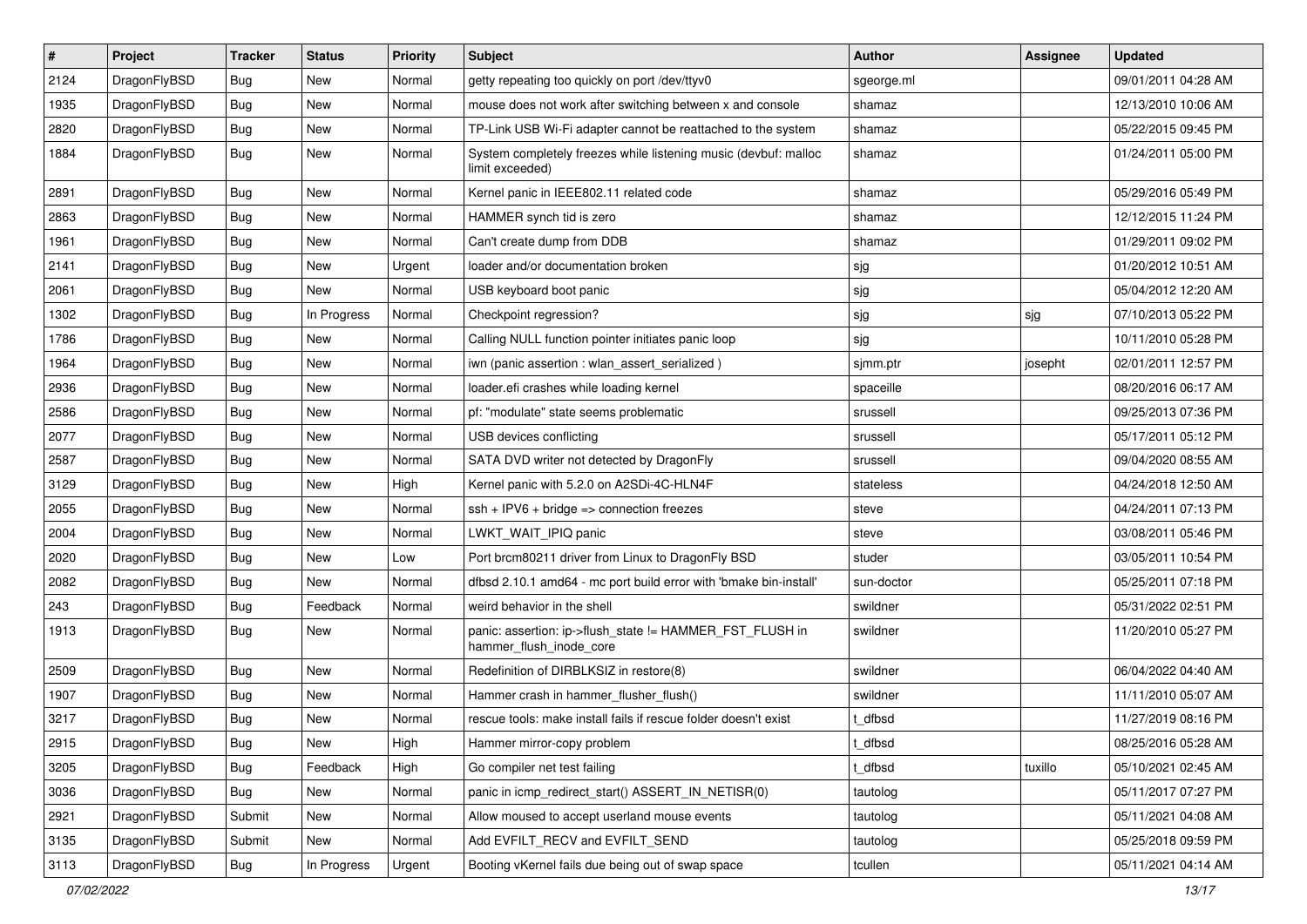| #    | Project      | <b>Tracker</b> | <b>Status</b> | Priority | Subject                                                                                                  | <b>Author</b>     | Assignee | <b>Updated</b>      |
|------|--------------|----------------|---------------|----------|----------------------------------------------------------------------------------------------------------|-------------------|----------|---------------------|
| 1127 | DragonFlyBSD | Bug            | Feedback      | Low      | cdrom drive not detected                                                                                 | tgr               | corecode | 01/15/2015 08:55 AM |
| 2296 | DragonFlyBSD | Bug            | In Progress   | High     | panic: assertion "m->wire count > 0" failed                                                              | thomas.nikolajsen |          | 08/30/2012 06:09 AM |
| 2436 | DragonFlyBSD | Bug            | New           | Normal   | panic: assertion "lp->lwp_qcpu == dd->cpuid" failed in<br>dfly_acquire_curproc                           | thomas.nikolajsen |          | 01/23/2013 11:07 AM |
| 2609 | DragonFlyBSD | Bug            | New           | Normal   | master: panic: assertion<br>"LWKT_TOKEN_HELD_ANY(vm_object_token(object))" failed in<br>swp_pager_lookup | thomas.nikolajsen |          | 11/28/2013 11:36 AM |
| 285  | DragonFlyBSD | Bug            | Feedback      | Low      | interrupt latency with re without ip address configured                                                  | thomas.nikolajsen |          | 02/20/2014 10:30 AM |
| 1984 | DragonFlyBSD | Bug            | New           | Normal   | hammer mount fails after crash - HAMMER: FIFO record bad head<br>signature                               | thomas.nikolajsen |          | 03/08/2011 06:57 PM |
| 2459 | DragonFlyBSD | Bug            | Feedback      | Normal   | apic problems with HP Probook 4510s                                                                      | thowe             |          | 11/27/2021 08:22 AM |
| 3184 | DragonFlyBSD | Bug            | New           | Normal   | tsleep(9) return value when PCATCH specified                                                             | tkusumi           |          | 04/03/2019 06:49 AM |
| 3142 | DragonFlyBSD | Submit         | New           | Normal   | lib/libdmsg: Unbreak using new API EVP_CIPHER_CTX_new()                                                  | tkusumi           |          | 07/08/2018 04:18 AM |
| 3316 | DragonFlyBSD | Bug            | New           | Normal   | hammer2 dirent create() allows creating >1 dirents with the same<br>name                                 | tkusumi           |          | 06/05/2022 12:35 PM |
| 3312 | DragonFlyBSD | Submit         | New           | Normal   | hammer2: redundant chain modify after chain creation                                                     | tkusumi           |          | 05/15/2022 01:35 PM |
| 2857 | DragonFlyBSD | Bug            | New           | Normal   | hammer stalls via bitcoin-gt                                                                             | tkusumi           |          | 11/30/2015 06:52 AM |
| 3269 | DragonFlyBSD | Bug            | In Progress   | Normal   | Is double-buffer'd buf still required by HAMMER2?                                                        | tkusumi           |          | 05/12/2021 04:09 PM |
| 3246 | DragonFlyBSD | Bug            | New           | Normal   | HAMMER2 unable to handle ENOSPC properly                                                                 | tkusumi           |          | 09/04/2020 11:11 AM |
| 3249 | DragonFlyBSD | Bug            | New           | Normal   | HAMMER2 fsync(2) not working properly                                                                    | tkusumi           |          | 09/21/2020 07:07 AM |
| 3266 | DragonFlyBSD | Bug            | New           | High     | Filesystems broken due to "KKASSERT(count &<br>TOK_COUNTMASK);"                                          | tkusumi           |          | 03/15/2021 01:21 PM |
| 2812 | DragonFlyBSD | Bug            | New           | Normal   | Panic on Intel DE3815TYKHE                                                                               | tmorp             |          | 05/14/2015 03:14 PM |
| 2930 | DragonFlyBSD | Bug            | New           | High     | 'objcache' causes panic during 'nfs readdir'                                                             | tofergus          |          | 07/26/2016 01:09 PM |
| 2931 | DragonFlyBSD | Bug            | New           | Low      | 'gdb' of 'vkernel' unable to print backtrace                                                             | tofergus          |          | 07/26/2016 01:51 PM |
| 2473 | DragonFlyBSD | Bug            | New           | Normal   | Kernel crash when trying to up the wpi0 device (Dfly<br>v3.3.0.758.g47388-DEVELOPMENT)                   | tomaz             |          | 02/24/2014 08:50 AM |
| 1282 | DragonFlyBSD | Bug            | Feedback      | Normal   | panic (trap 12) when booting SMP kernel on Atom 330 (dual core)                                          | tomaz.borstnar    |          | 05/11/2021 04:00 AM |
| 1579 | DragonFlyBSD | Bug            | Feedback      | Normal   | dfly 2.4.1 does not like HP DL360G4p and Smart Array 6400 with<br>MSA20                                  | tomaz.borstnar    | tuxillo  | 06/02/2014 02:44 PM |
| 3252 | DragonFlyBSD | <b>Bug</b>     | New           | Normal   | tcsetattr/tcgetattr set errno incorrectly on non-TTY                                                     | tonyc             |          | 10/26/2020 09:34 PM |
| 3319 | DragonFlyBSD | Bug            | New           | Normal   | setproctitle() calls can change effect of later setproctitle() calls                                     | tonyc             |          | 06/29/2022 06:10 PM |
| 806  | DragonFlyBSD | <b>Bug</b>     | Feedback      | Normal   | boot error on MacBook                                                                                    | tralamazza        |          | 06/04/2022 05:28 AM |
| 3231 | DragonFlyBSD | Bug            | <b>New</b>    | Normal   | wifi drops on 5.8                                                                                        | tse               |          | 04/06/2020 05:08 AM |
| 3170 | DragonFlyBSD | Bug            | New           | Normal   | repeatable nfsd crash                                                                                    | tse               |          | 06/11/2020 05:52 AM |
| 3225 | DragonFlyBSD | <b>Bug</b>     | New           | Normal   | nfsd freeze when using qemu                                                                              | tse               |          | 03/17/2020 11:52 AM |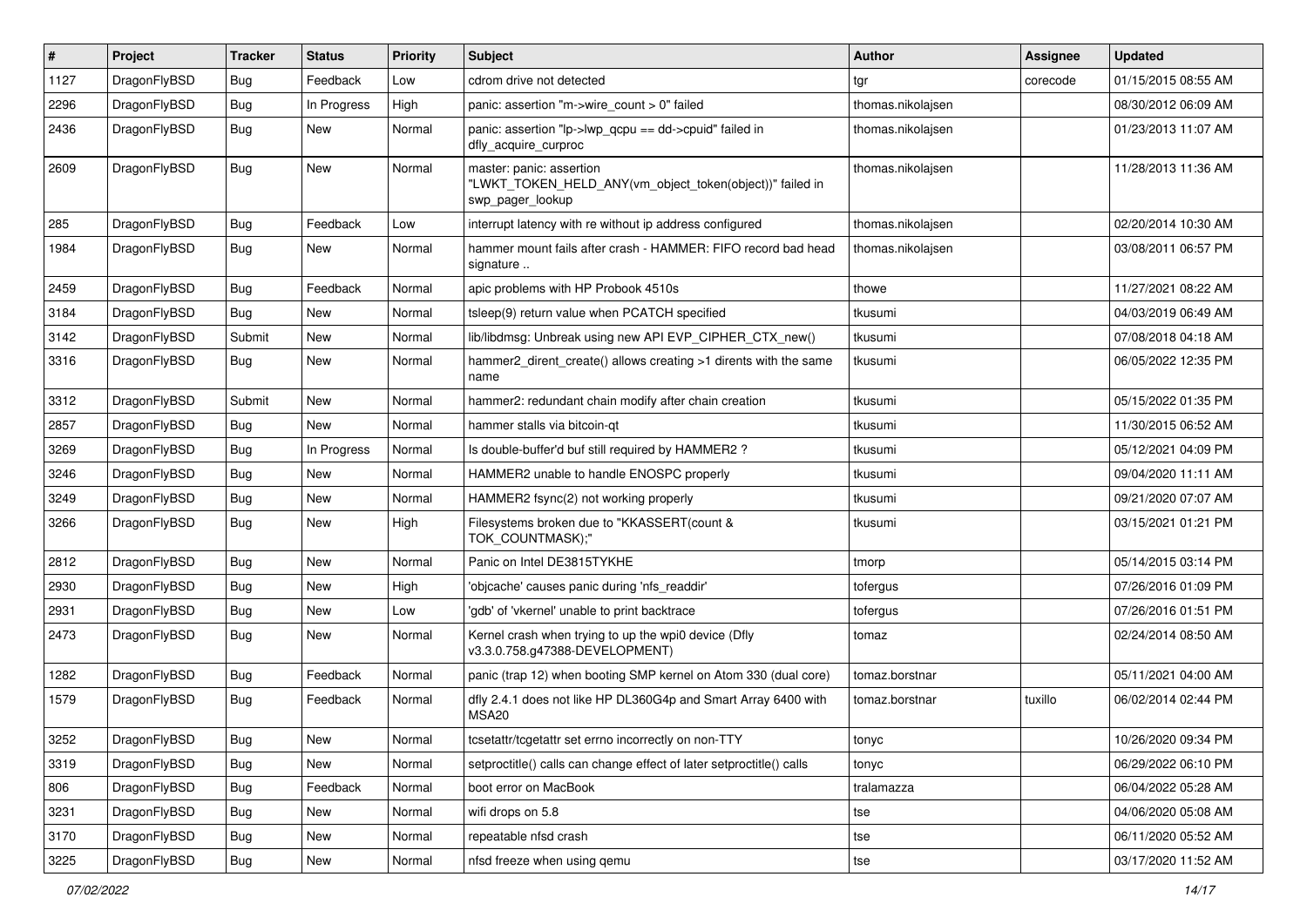| $\sharp$ | Project      | <b>Tracker</b> | <b>Status</b> | <b>Priority</b> | Subject                                                                                                   | <b>Author</b> | Assignee | <b>Updated</b>      |
|----------|--------------|----------------|---------------|-----------------|-----------------------------------------------------------------------------------------------------------|---------------|----------|---------------------|
| 3199     | DragonFlyBSD | Bug            | New           | Normal          | PFS label not found panic                                                                                 | tse           |          | 08/21/2019 03:51 AM |
| 3197     | DragonFlyBSD | <b>Bug</b>     | <b>New</b>    | Normal          | DragonFly upgrades                                                                                        | tse           |          | 04/18/2020 04:18 PM |
| 3208     | DragonFlyBSD | <b>Bug</b>     | <b>New</b>    | Normal          | Crash related to nfsd                                                                                     | tse           |          | 06/11/2020 05:52 AM |
| 2140     | DragonFlyBSD | <b>Bug</b>     | New           | High            | hammer_io_delallocate panic with 'duplicate entry' message                                                | ttw           |          | 10/07/2011 12:22 PM |
| 2224     | DragonFlyBSD | <b>Bug</b>     | <b>New</b>    | Normal          | v2.13.0.291.gaa7ec - Panic on fq while installing world                                                   | tuxillo       |          | 11/18/2011 01:40 AM |
| 1819     | DragonFlyBSD | <b>Bug</b>     | In Progress   | Low             | truss - Major revamping task list                                                                         | tuxillo       | tuxillo  | 11/27/2021 08:45 AM |
| 3196     | DragonFlyBSD | <b>Bug</b>     | New           | Normal          | test issue after redmine upgrade (2)                                                                      | tuxillo       |          | 07/05/2019 04:33 AM |
| 1867     | DragonFlyBSD | <b>Bug</b>     | New           | Normal          | it(4) motherboard and fan problems                                                                        | tuxillo       |          | 07/08/2011 10:48 AM |
| 2282     | DragonFlyBSD | <b>Bug</b>     | In Progress   | Normal          | gdb segfaults with certain corefiles                                                                      | tuxillo       |          | 01/18/2012 04:40 PM |
| 2631     | DragonFlyBSD | <b>Bug</b>     | In Progress   | Low             | Verify library versioning current with full package build and switch it<br>on (after publishing packages) | tuxillo       |          | 05/11/2021 04:06 AM |
| 3157     | DragonFlyBSD | <b>Bug</b>     | New           | Normal          | TP-Link UE300 not working in 5.2-RELEASE                                                                  | tuxillo       |          | 11/15/2018 02:08 PM |
| 2629     | DragonFlyBSD | <b>Bug</b>     | <b>New</b>    | Normal          | Replace gcc44 with llvm34, clang34, and libc++                                                            | tuxillo       |          | 06/02/2014 02:30 PM |
| 2641     | DragonFlyBSD | <b>Bug</b>     | New           | Normal          | Panic when loading natapci as module                                                                      | tuxillo       |          | 05/11/2021 03:54 AM |
| 2647     | DragonFlyBSD | <b>Bug</b>     | New           | Normal          | HAMMER panic on 3.6.0                                                                                     | tuxillo       |          | 05/11/2021 03:54 AM |
| 2638     | DragonFlyBSD | <b>Bug</b>     | Feedback      | High            | Fix machdep.pmap mmu optimize                                                                             | tuxillo       |          | 05/11/2021 04:07 AM |
| 2556     | DragonFlyBSD | <b>Bug</b>     | Feedback      | Normal          | DragonFly v3.5.0.81.gd3479 - Process signal weirdness                                                     | tuxillo       |          | 12/17/2013 03:48 PM |
| 2495     | DragonFlyBSD | <b>Bug</b>     | New           | High            | DFBSD v3.3.0.960.g553fe7 - ocnt != 0" failed in<br>prop_object_release                                    | tuxillo       |          | 05/31/2022 04:08 PM |
| 2498     | DragonFlyBSD | Bug            | <b>New</b>    | Normal          | DFBSD v3.2.2-RELEASE - LIST_FIRST(&bp->b_dep) == NULL"<br>failed in vfs_vmio_release                      | tuxillo       |          | 05/31/2022 04:09 PM |
| 2351     | DragonFlyBSD | <b>Bug</b>     | In Progress   | Normal          | DFBSD v3.1.0.579.g44ccf - Stuck during startup, random freezes                                            | tuxillo       |          | 04/24/2012 08:21 AM |
| 2345     | DragonFlyBSD | <b>Bug</b>     | In Progress   | Normal          | DFBSD v3.1.0.457.gd679f - NFS panic on diskless station                                                   | tuxillo       |          | 04/07/2012 05:22 PM |
| 2358     | DragonFlyBSD | <b>Bug</b>     | In Progress   | Normal          | DFBSD v3.0.2.32.g928ca - panic: hammer: insufficient undo FIFO<br>space!                                  | tuxillo       | tuxillo  | 05/10/2021 02:50 AM |
| 1959     | DragonFlyBSD | <b>Bug</b>     | New           | Normal          | DFBSD v2.9.1.422.gc98f2 - Panic during boot - IPv6 and PF                                                 | tuxillo       |          | 01/13/2011 03:37 AM |
| 2171     | DragonFlyBSD | <b>Bug</b>     | New           | Normal          | DFBSD v2.13.0.151.gdc8442 - panic: assertion "(*ptep &<br>$(PG MANAGED PG V)) == PG V"$                   | tuxillo       |          | 11/04/2011 05:06 PM |
| 2166     | DragonFlyBSD | <b>Bug</b>     | New           | Normal          | DFBSD v2.13.0.109.g05b9d - Strange lockups                                                                | tuxillo       |          | 10/29/2011 11:20 AM |
| 2129     | DragonFlyBSD | <b>Bug</b>     | <b>New</b>    | Normal          | DFBSD v2.11.0.661.gf9438 i386 - panic: lockmgr thrd_sleep                                                 | tuxillo       |          | 09/05/2011 09:49 AM |
| 2084     | DragonFlyBSD | <b>Bug</b>     | <b>New</b>    | Normal          | DFBSD v2.11.0.242.g4d317 - panic: zone: entry not free                                                    | tuxillo       |          | 07/03/2012 01:23 AM |
| 2078     | DragonFlyBSD | <b>Bug</b>     | New           | Normal          | DFBSD i386 v2.11.0.201.g3ed2f - Panic during installworld into a<br>vn0 device                            | tuxillo       |          | 05/19/2011 07:50 PM |
| 1332     | DragonFlyBSD | <b>Bug</b>     | Feedback      | Normal          | DFBSD 2.2 - Booting usbcdrom/usbsticks on thinkpad hangs on<br>"BTX Halted"                               | tuxillo       |          | 05/11/2021 04:00 AM |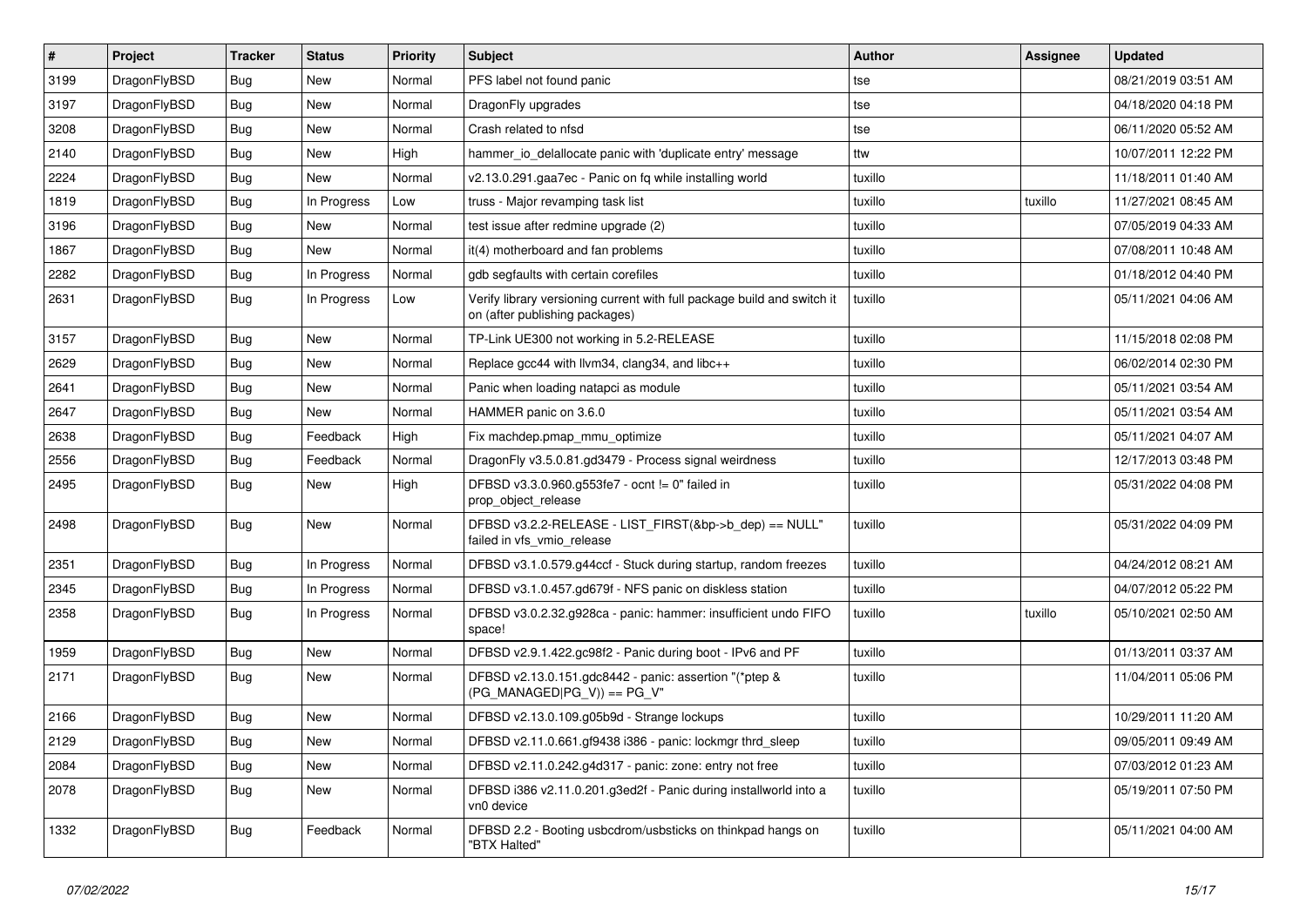| $\#$ | Project      | <b>Tracker</b> | <b>Status</b> | <b>Priority</b> | Subject                                                                                      | <b>Author</b>    | Assignee  | <b>Updated</b>      |
|------|--------------|----------------|---------------|-----------------|----------------------------------------------------------------------------------------------|------------------|-----------|---------------------|
| 2283 | DragonFlyBSD | Bug            | New           | Normal          | DFBSD DragonFly v2.13.0.957.g4f459 - pmap_release: page<br>should already be gone 0xc27120bc | tuxillo          |           | 01/23/2012 03:03 AM |
| 3314 | DragonFlyBSD | <b>Bug</b>     | <b>New</b>    | Normal          | Bring virtio_console(4) from FreeBSD                                                         | tuxillo          | tuxillo   | 05/29/2022 08:24 AM |
| 2630 | DragonFlyBSD | <b>Bug</b>     | <b>New</b>    | Normal          | Bring in latest iconv fixes from FreeBSD10 as well as csmapper<br>updates                    | tuxillo          |           | 05/11/2021 03:54 AM |
| 2636 | DragonFlyBSD | <b>Bug</b>     | Feedback      | Low             | Add -x flag to iostat (a la solaris)                                                         | tuxillo          |           | 05/11/2021 04:07 AM |
| 3295 | DragonFlyBSD | <b>Bug</b>     | In Progress   | Normal          | Adapt devel/libvirt for nvmm                                                                 | tuxillo          | tuxillo   | 11/03/2021 04:56 PM |
| 2828 | DragonFlyBSD | Bug            | New           | High            | On AMD APUs and Bulldozer CPUs, the machdep.cpu_idle_hlt<br>sysctl should be 3 by default    | vadaszi          | vadaszi   | 05/11/2021 04:07 AM |
| 293  | DragonFlyBSD | <b>Bug</b>     | Feedback      | Low             | Various updates to the handbook                                                              | victor           | victor    | 03/10/2013 04:46 AM |
| 2154 | DragonFlyBSD | <b>Bug</b>     | <b>New</b>    | Normal          | vkernel copyout() doesn't return EFAULT on error                                             | vsrinivas        |           | 10/20/2011 03:53 AM |
| 2136 | DragonFlyBSD | <b>Bug</b>     | New           | Normal          | socketpair() doesn't free file descriptors on copyout failure                                | vsrinivas        |           | 04/05/2013 09:13 AM |
| 2085 | DragonFlyBSD | <b>Bug</b>     | <b>New</b>    | Normal          | panic: assertion: (m->flags & PG_MAPPED) == 0 in<br>vm_page_free_toq                         | vsrinivas        |           | 06/10/2011 07:48 AM |
| 1861 | DragonFlyBSD | <b>Bug</b>     | <b>New</b>    | Normal          | panic via kprintf (lockmgr called in a hard section)                                         | vsrinivas        |           | 10/11/2010 12:56 AM |
| 1661 | DragonFlyBSD | Bug            | In Progress   | Normal          | panic on password entry mount smb filesystem                                                 | vsrinivas        |           | 11/27/2021 08:29 AM |
| 2113 | DragonFlyBSD | <b>Bug</b>     | <b>New</b>    | Normal          | nmalloc threaded program fork leak                                                           | vsrinivas        | vsrinivas | 08/11/2011 07:25 PM |
| 2490 | DragonFlyBSD | <b>Bug</b>     | <b>New</b>    | Normal          | nmalloc should color addresses to avoid cache bank conflictsw                                | vsrinivas        |           | 06/10/2014 05:51 AM |
| 2489 | DragonFlyBSD | <b>Bug</b>     | <b>New</b>    | Normal          | nmalloc doesn't cache VA for allocations > 8KB                                               | vsrinivas        |           | 06/10/2014 05:51 AM |
| 2360 | DragonFlyBSD | <b>Bug</b>     | In Progress   | Normal          | Wishlist: virtio driver import                                                               | vsrinivas        |           | 06/04/2022 04:16 AM |
| 2081 | DragonFlyBSD | <b>Bug</b>     | Feedback      | Normal          | Panic on device "detach" / "failure"                                                         | vsrinivas        |           | 02/29/2012 07:11 AM |
| 2071 | DragonFlyBSD | <b>Bug</b>     | <b>New</b>    | High            | Panic on assertion: (int)(flg->seq - seq) > 0 in hammer_flusher_flush<br>after inode error   | vsrinivas        |           | 06/12/2011 07:59 AM |
| 1744 | DragonFlyBSD | <b>Bug</b>     | In Progress   | Normal          | HAMMER fsstress panic in hammer setup child callback                                         | vsrinivas        |           | 05/11/2021 04:05 AM |
| 1749 | DragonFlyBSD | <b>Bug</b>     | In Progress   | Normal          | HAMMER fsstress panic in hammer_flush_inode_core<br>'ip->flush_state != HAMMER_FST_FLUSH'    | vsrinivas        |           | 05/11/2021 04:06 AM |
| 1185 | DragonFlyBSD | Bug            | <b>New</b>    | High            | need a tool to merge changes into /etc                                                       | wa1ter           |           | 02/18/2014 06:02 AM |
| 3124 | DragonFlyBSD | <b>Bug</b>     | New           | High            | DragonFlyBSD 5.0.2 with Hammer2 with UEFI install doesn't boot                               | wiesl            |           | 06/18/2019 05:07 AM |
| 2886 | DragonFlyBSD | <b>Bug</b>     | <b>New</b>    | Normal          | dragonfly mail agent: sending a testmail causes high system load                             | worf             |           | 02/05/2016 05:53 AM |
| 2252 | DragonFlyBSD | Bug            | <b>New</b>    | Low             | snd hda not useable if loaded via /boot/loader.conf                                          | xbit             | swildner  | 12/14/2011 12:23 AM |
| 2287 | DragonFlyBSD | <b>Bug</b>     | New           | Normal          | HAMMER(ROOT) Illegal UNDO TAIL signature at<br>300000001967c000                              | y0n3t4n1         |           | 11/07/2018 01:22 AM |
| 2840 | DragonFlyBSD | Bug            | New           | Normal          | wrong voltage is reported                                                                    | yellowrabbit2010 |           | 09/11/2015 06:09 PM |
| 2797 | DragonFlyBSD | Bug            | In Progress   | Low             | vkernels with & without machdep.pmap_mmu_optimize                                            | yellowrabbit2010 |           | 11/27/2021 08:06 AM |
| 604  | DragonFlyBSD | Bug            | In Progress   | Normal          | 1.8.1-RELEASE - clock runs fast on mainboard ASUS P5A-B                                      | yeti             |           | 05/11/2021 03:55 AM |